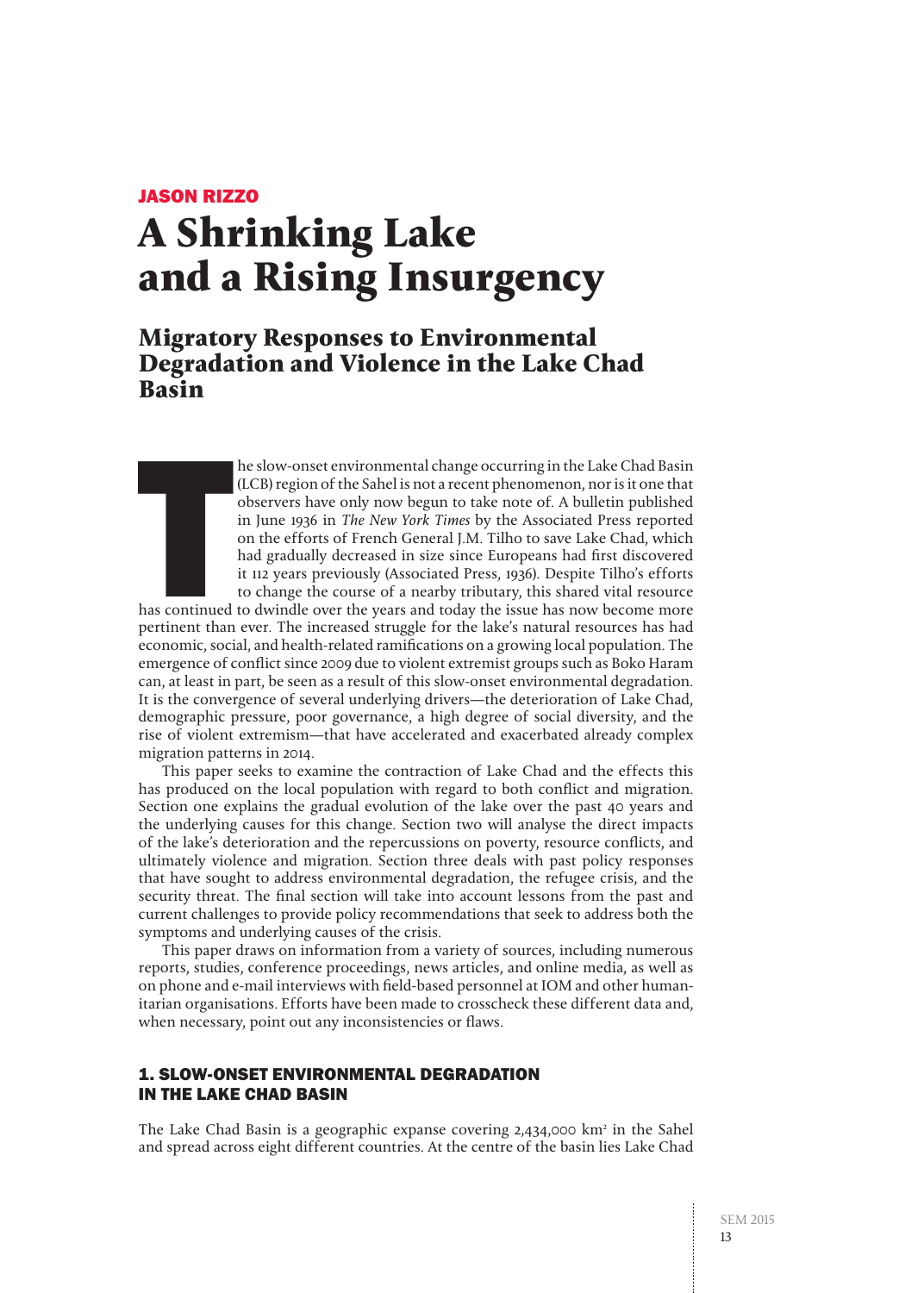itself, a shallow, freshwater lake shared between Cameroon, Chad, Niger, and Nigeria. It provides a vital source of water for both human and animal life in the region, and forms the basis of several economic activities that depend heavily on its resources, particularly fishing, agriculture, hunting and pastoralism (Onuoha, 2010).

Because it rarely reaches a depth of over seven meters, the overall surface area of Lake Chad is extremely sensitive to short and long-term climate variations as well anthropologic interventions. It is believed that in the  $4<sup>th</sup>$  millennium BC, Lake Chad covered an estimated expanse of 400,000 km2 (Onuoha, 2010). In the 1950s and early 60s however, its surface area covered approximately 26,000 km<sup>2</sup> and has since declined by over 90%, reaching it's lowest point of 532 km<sup>2</sup> in 2004 (Onuoha, 2010). The northern portion of the lake is particularly sensitive and has completely dried up several times since 1975 (Lemoalle, Bader, Leblanc & Sedick, 2012). Today, Lake Chad has partially recovered from 2004 levels, now measuring around 2,500 km<sup>2</sup> (BGR, 2014; Essono, 2014). In addition to declining surface area, lake level depth has become more volatile in recent decades. Seasonal lake level variations averaged as low as half a metre and as high as one metre in the 1970s and 80s, whereas today variations can be as high as two metres (Geerken, Vassolo & Bila, 2010).

The Inter-Governmental Panel on Climate Change (IPCC) states that the two principle determinants of reductions in lake size are decreasing levels of precipitation and/or human interference (Onuoha, 2010). In the case of Lake Chad, both factors have played a major role in recent decades. Coe and Foley (2001) show that surface area decline in from 1950s to the mid-1970s was due primarily to reduced rainfall, whereas in the subsequent period, human activity nearly doubled the extent to which the lake would have otherwise declined. A long-term drought period from 1973-1984 not only directly reduced inflows from the lake's primary sources, but also forced agricultural communities who had depended on rainwater for crop feeding to increasingly turn to irrigation, further depleting lake inflows (Lemoalle et al., 2012). In the following years, irrigation activity increased four-fold when compared to the previous two decades (Coe & Foley, 2001). Human activity and climate conditions have thus become equal contributors to the lake's decline.

Since the 1990s, anthropologic intervention has continued to escalate. The region has seen a gradual rebound in rainfall levels and thus increased inflows into Lake Chad, yet the lake has continued to decrease in size due to misuse and overuse of irrigation practices and groundwater extraction (Okonkwo, Demoz & Gebremariam, 2014). Geerken et al. (2010) further show that groundwater extraction, in particular, has negatively altered the lake's hydrologic characteristics and has contributed to poor biomass recovery rates which should have otherwise benefited from the higher precipitation of recent years.

The anthropologic factors driving the changes in Lake Chad cannot be fully understood without examining the population dynamics in the region. In 1960, the population was estimated to number around 13 million. By 2013, it had grown to 47 million (BGR, 2015), and is expected to increase to 80 million by 2030 (Okonkwo & Demoz, 2014). In conjunction with this increase, a significant rise in livestock numbers has occurred in order to feed the population, which has put a further strain on lake use (Onuoha, 2010). The northeast region of Nigeria is the most densely populated area in the LCB. It is also highly diverse, and accounts for nearly half of Nigeria's 300 different ethnic groups (Onuoha, 2010). Here, population density corresponds to excessive degrees of groundwater extraction (Geerken et al., 2010). The city with by far the largest population in the region, Kano, has been identified as an "anthropologic hotspot", where the detrimental effects of human interaction on Lake Chad are the highest in the LCB (Okonkwo & Demoz, 2014).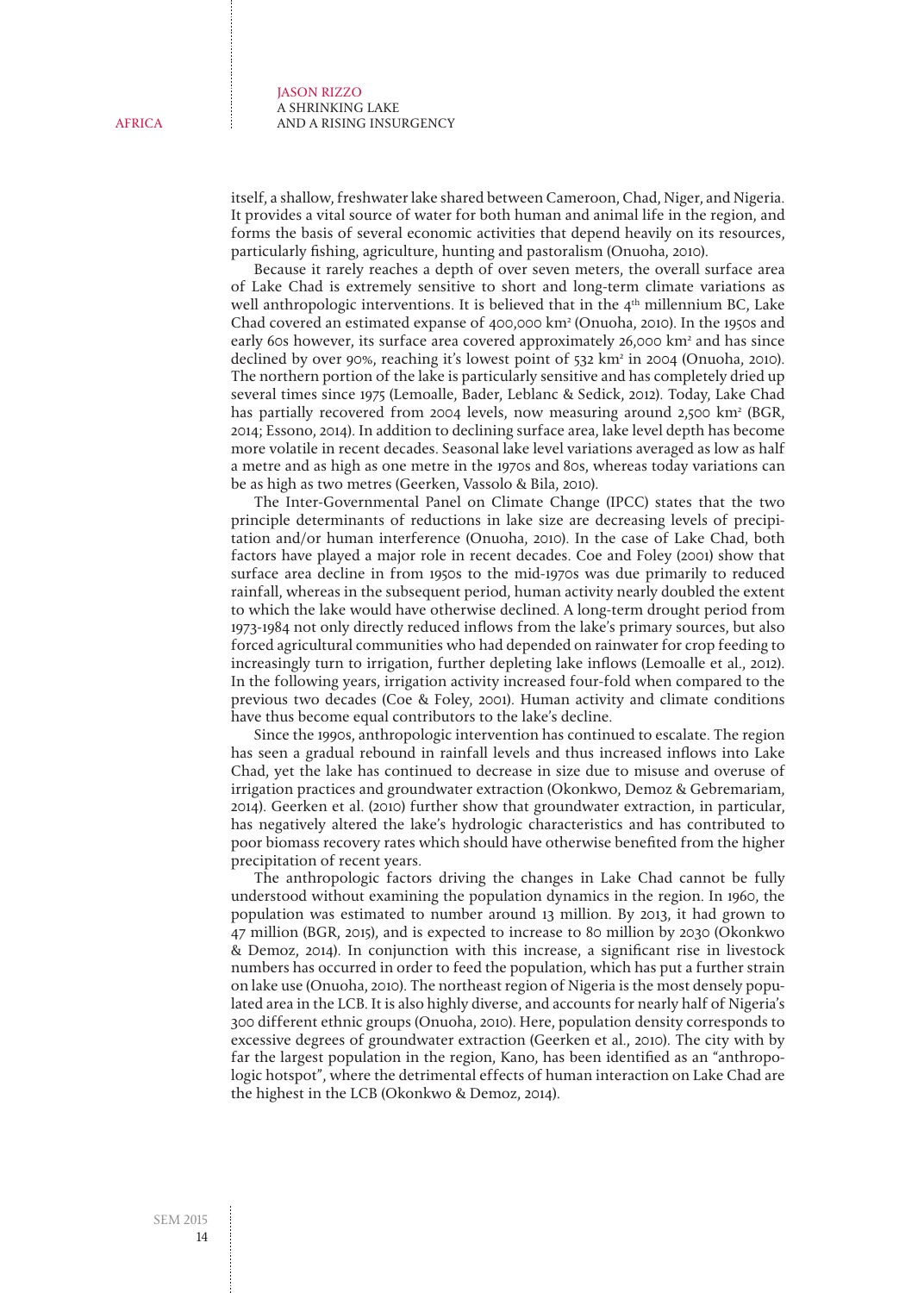#### A NOTE ON EXISTING FACTS, FIGURES, AND RESEARCH

The above figures relating to the surface area reductions in Lake Chad are those most prominently reported in the media. While they are effective in adequately showing the dramatic size decline over the years, it is worth noting that researchers and environmental experts who study this region consider the size of the lake in the 1950s and 60s to have been abnormally large—an observation often absent from reports in the media. Four generally accepted classifications exist to express the size of Lake Chad, ranging from Large, Normal, Small, and Dry Small (Lemoalle et al., 2012). The 26,000 km2 figure noted above easily falls into the "Large" classification, whereas 18,000 km2 is considered the size at which the lake is at a Normal state and which was last observed in 1973-1975 (Lemoalle et al., 2012). Further overlooked in news articles is the fact that Lake Chad's shallow characteristics mean dramatic fluctuations in size are not uncommon. Odada, Oyebande and Oguntola (2005) note, for example, that Lake Chad completely dried out four times between the years 1400 and 1901.

The tendency for some media outlets and environmentalists to downplay certain elements of the story is noted to give as accurate a portrayal of this slow-onset event as possible. A thorough perspective of this nature is helpful in determining the extent to which polices and corrective measures must be employed to stabilise the lake's condition and restore it to a Normal state.

The origins of the information behind widely circulated reports are also important to consider. One of the most often cited studies, in UN documentation and elsewhere, is Coe and Foley's *Human and natural impacts on the water resources of the Lake Chad basin*, published in the Journal of Geophysical Research in February 2001. Some researchers, however, believe this study to be flawed in certain aspects, even if its main findings are widely accepted and reported upon. Lemoalle et al. (2012) note that Coe and Foley's satellite data analysis is insufficiently documented, but suggest that their work has endured due to lack of ground-based observational research. Additionally, their argument linking overgrazing to the shrinking of Lake Chad is, according to a recent FAO/LCBC conference, "difficult to substantiate" (De Young, Sheridan, Davies & Hjort, 2011). This suggests the importance of careful interpretations of existing data and the need for more high-quality research in the years ahead.

#### High vulnerability in the Lake Chad Basin

Vulnerability to the impacts of environmental change in the Lake Chad Basin is extremely high. All of the region's major economic sectors are engaged in climatesensitive activities, and several of them, including fishing, agriculture, and livestock production, rely directly on the resources of Lake Chad itself (Okonkwo & Demoz, 2014). Moreover, the local population is dependent on the lake as a source of drinking water, sanitation, and as a means of carrying out religious or cultural activities (Onuoha, 2010). Yet, the capacity to respond to threats posed by the shrinking of Lake Chad are extremely limited due to conditions of poverty, low levels of economic and political stability, weak institutions, and inadequate information (FAO, 2014).

Low amounts of human, social, and technical capital in the region compound and exacerbate downward pressure on environmental capital. Poor education, health, and income are reflected in Human Development Index ratings in the four Lake Chad countries that are among the lowest in the world. Out of the 187 countries ranked in the 2014 UNDP Human Development Report, both Cameroon and Nigeria ranked 152, Chad 184, and Niger, at 187, was ranked the poorest nation in the world (Malik, 2014). The problem is particularly severe in northeast Nigeria, where in 2007 an estimated 72% of the population lived in poverty (Onuoha, 2010) . This has left inhabitants with limited capacity to respond to the impacts of environmental change.

Social capital in the form of institutions is severely lacking as well. World Bank governance indicators for 2013, which include measurements of accountability,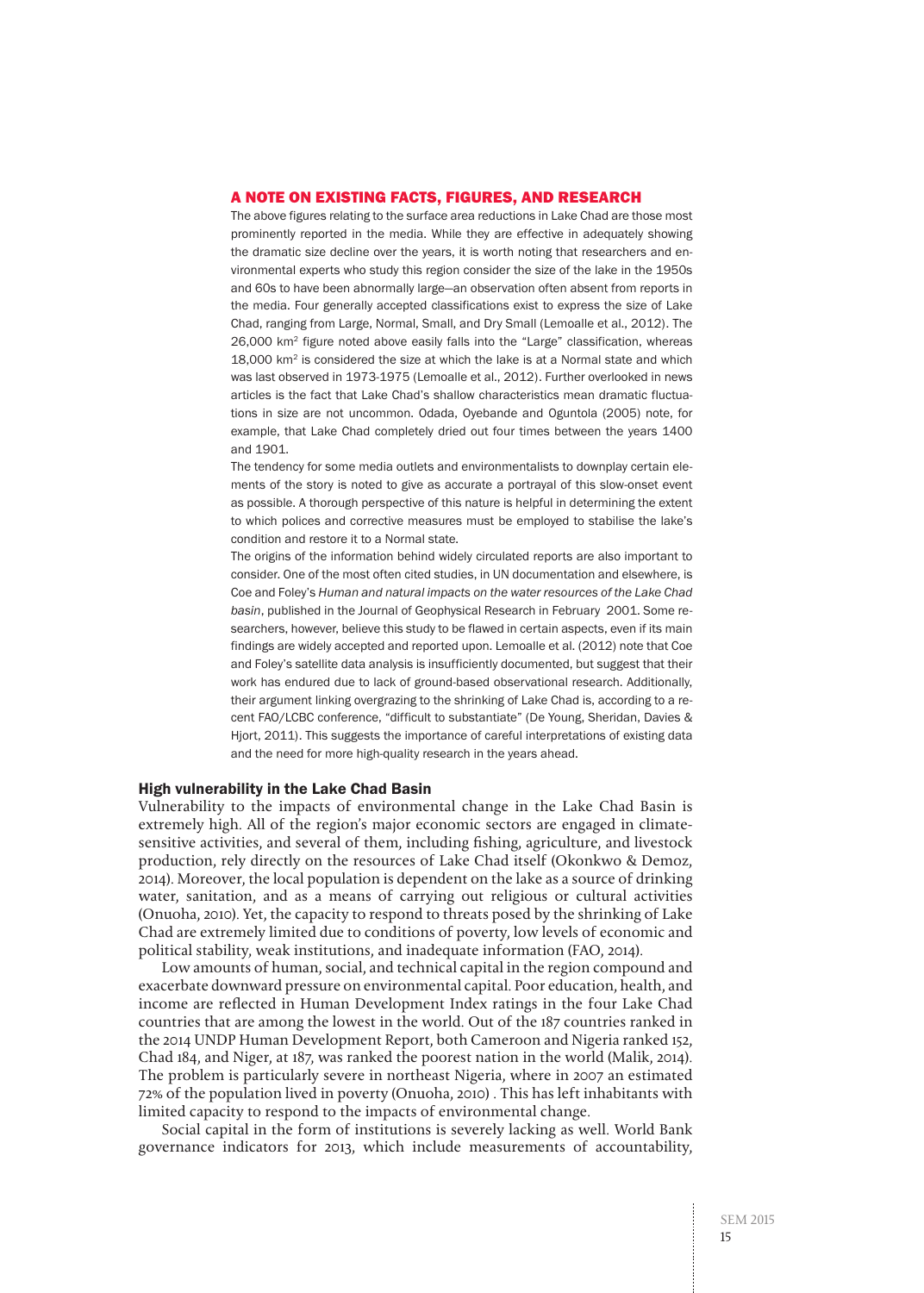government effectiveness, regulatory quality, rule of law, and corruption control, show that the four Lake Chad countries rank lower than the Sub-Saharan African average in nearly every category (Kaufmann, Kraay & Mastruzzi, 2014). Particularly relevant to the region is the Political Stability and Absence of Violence/Terrorism indicator, where Nigeria and Niger rank very low, 9<sup>th</sup> and 22<sup>nd</sup> worst in the world, respectively. In terms of regional institutions created specifically to oversee Lake Chad and other water resources in the LCB, the Lake Chad Basin Commission (LCBC) was established in 1964 by the governments of Cameroon, Chad, Niger and Nigeria following the signing of the Fort-Lamy Convention. The Central African Republic and Libya have subsequently joined the LCBC. Despite a mandate to sustainably manage Lake Chad and other trans-border water and ecological resources while promoting peace and security within the region, the commission continues to lack funding, data, and a strategic approach to carry out its objectives (Odada, Oyebande & Oguntola, 2005). Finally, even if effective institutions in the region are established, huge coordination challenges result in a failure to align the activities and objectives of local, state, national, and regional stakeholders (FAO/LCBC, 2009; Odada et al., 2005). As a consequence of these weak institutions and impediments to effective collaboration, populations in the LCB are at a greater risk of being negatively impacted by the effects of environmental degradation.

### 2. IMPACTS OF ENVIRONMENTAL DEGRADATION: A CONVERGENCE OF FACTORS

The environmental degradation of the LCB region, particularly the shrinking of Lake Chad, has impeded development and contributed to conditions of poverty (Okonkwo & Demoz, 2014) for several reasons. All of the region's major economic activities have been adversely affected, leading to complex migration patterns in the past (Odada et al., 2005), which have carried through to 2014 where they have taken on a new, conflict-related dimension.

Food and water scarcity that have resulted from a decline in lake size have become major and chronic issues—among the worst in Africa. Not only must a growing population make do with lower water quantities, but the quality of water has deteriorated as a result of people defecating or washing clothes in the lake (Onuoha, 2010). Irrigation schemes developed in the 1970s in Nigeria that would have produced only a marginal negative impact on Lake Chad inflows can no longer operate as their intakes were designed for Normal lake conditions and not the Small or Dry Small states that have persisted in recent decades (Lemoalle et al., 2012). As a result, agricultural activity has become less feasible in the areas where these irrigation projects were to be utilised.

Reduced surface area and lake level mean that transportation and navigation along the lake has, to an extent, been affected as well with the emergence of a scattering of small islands and a wide-spanning ridge that was previously underwater. Known as the Great Barrier, the ridge now divides Lake Chad into a northern pool and southern pool. Prolonged separation of the two pools may have further implications for the ecological development and migration patterns of fish (Lemoalle et al., 2012). Between five and eight species of fish have died out in the region, and in one part of the LCB, fishing yields were reduced by up to 90% (Odada et al., 2005). In a part of the Sahel were 80% of the poor depend on fish as a regular and cheap source of protein, this development has profound implications for food security (De Young et al., 2011) as well as economic activity. Despite a decrease in fish stocks over the years, 150,000 fishermen still depended on the lake for their livelihoods as of 2010 (Onuoha, 2010).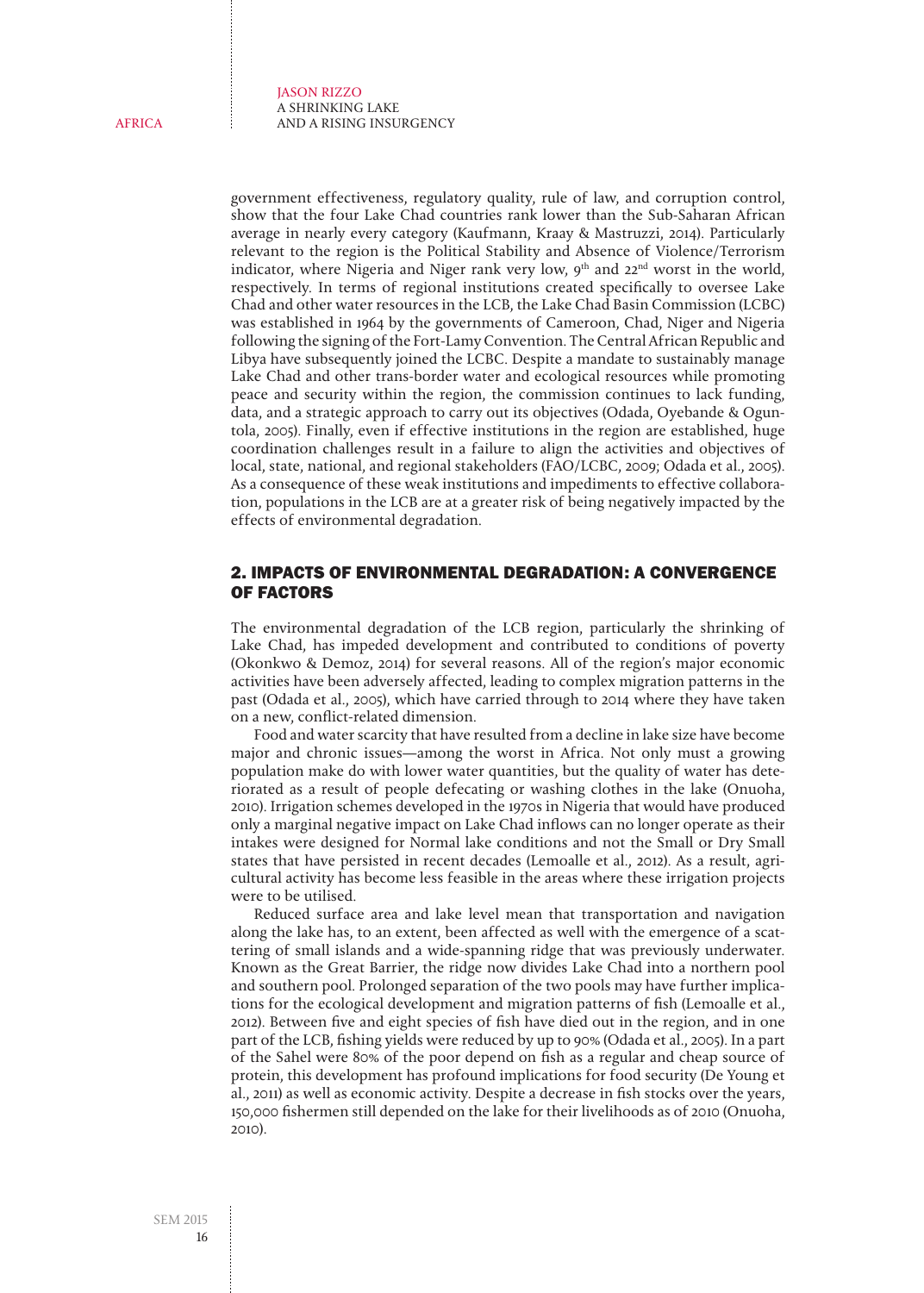#### Migration: Economic, Social, Demographic, Political, and Conflict-Related **Drivers**

Some of the local population have shifted their economic activities over the years as a way to adapt to the progressively smaller lake. Fishermen in particular, have migrated in search of better fishing grounds, either temporarily, such as on a seasonal basis, or permanently, as near-shore stocks are depleted (De Young et al., 2011). Some have been attracted to the small islands that have emerged in recent years, which now host to several fishing communities (Coly, 2015). In many cases, this leads to lengthening the distance fishermen must travel between their homes, fishing grounds, and the marketplaces where they sell their catch. Alternatively, these people may decide to exit the industry entirely to become farmers. Those who do often move to the fertile lands where the lake has receded in order to plant their crops (NASA/Goddard Space Flight Center--EOS Project Science Office, 2001).

Likewise, environmental changes in other areas of the LCB have drawn many farming households to the vicinity around Lake Chad in order to sustain their livelihoods. For example, decreased rainfall since the 1970s has resulted in once arable land in the northern areas of the LCB becoming unsuitable for millet cultivation. As a result, farmers have turned to the more fertile soil around Lake Chad, moving there in order to grow a different variety of crops (Lemoalle et al., 2012). Similar to fishermen, a large portion of farmers and pastoralists alike migrate on a seasonal basis in search of land better suited for agriculture or grazing (De Young et al., 2011). Fluctuations in the size of Lake Chad have undoubtedly impacted where they settle and how long they must travel in any particular season.

Additionally, fishermen, farmers, pastoralists or others struggling to maintain their livelihoods based on the lake's resources may decide to leave it altogether and migrate to a city in search of better opportunities. Often, it is the younger population who moves away and settles in urban slums where, according to an ICG report, they are more prone to lawlessness and violence (International Crisis Group, 2010).



Figure 1. Fatalities in Nigeria from Social Violence, by Category, 1998-2014

Herder-Farmer violence. We have distinguished a separate category of violence between herders (pastoralists) and farmers, witch is analytically distinct from other types of communal violence and separate from tre Boko Haram insurgency. Other category include : State-related violence apart fromthe Boko Haram insurgency; Communal Conflict (between ethnic /religious/local groups) apart from the insurgency; Political violence (i.c. attributed to partisan actors); Boko Haram, violence bymilitants or state actors linked to the insurgency

Source: Nigeria Social Violence Project, 2014 [http://www.connectsaisafrica.org/research/african-studies](http://www.connectsaisafrica.org/research/african-studies-publications/social-violence-nigeria/)[publications/social-violence-nigeria/](http://www.connectsaisafrica.org/research/african-studies-publications/social-violence-nigeria/)

As a result of the adverse effects of environmental degradation on the region's major economic activities, domestic and cross-border international migration has escalated in recent years (Onuoha, 2010). With this occurring in the context of a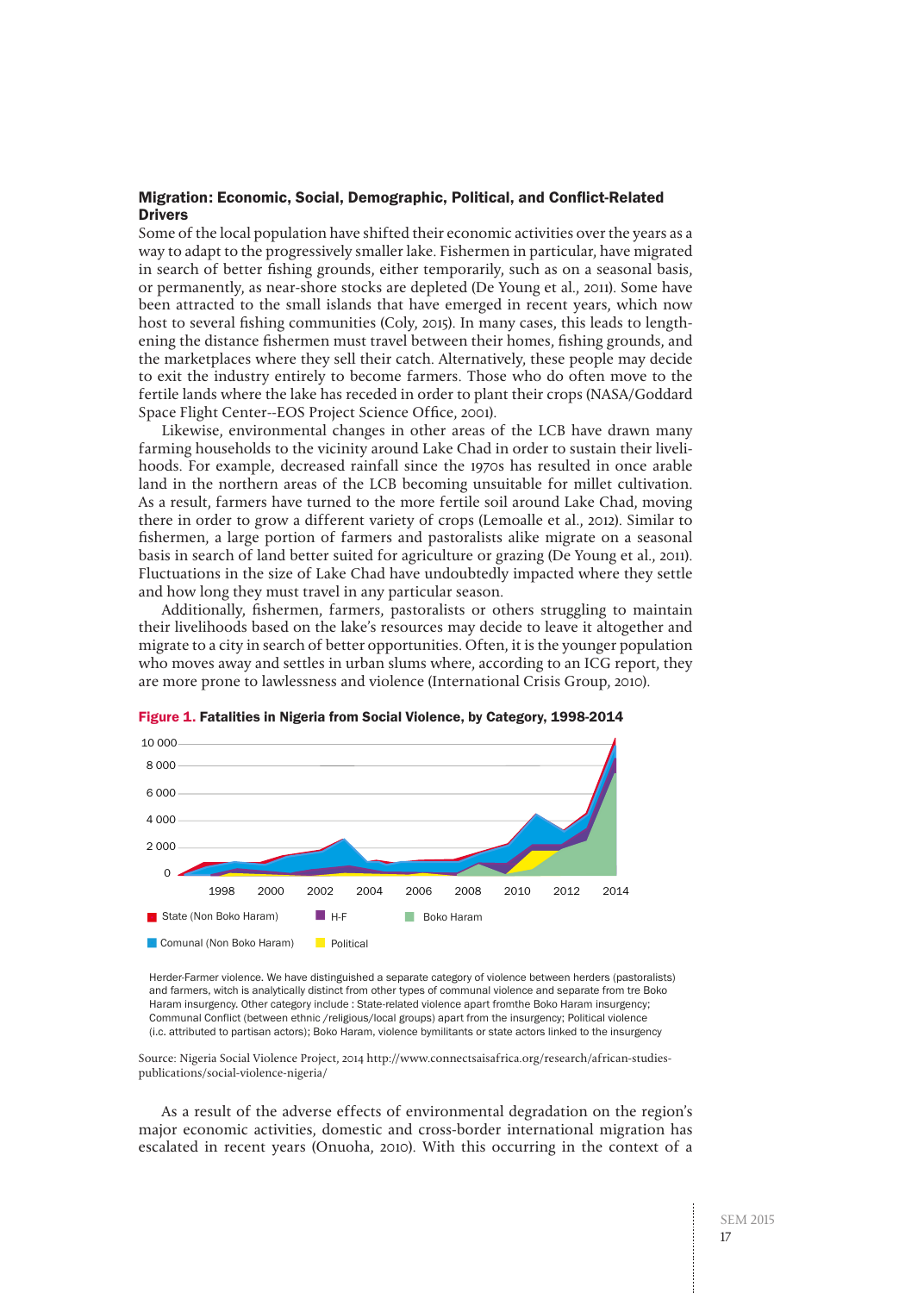highly vulnerable, diverse population facing major threats of food and water insecurity, it should come as little surprise that conflict in the region has swelled in recent years, beginning in 2009 and reaching unprecedented proportions in 2014. According to a project at Johns Hopkins University which tracks social violence in Nigeria, fatalities jumped by over 50% in 2014 and were highly concentrated in the northeast – the region depending most heavily on Lake Chad and its resources (Nigeria Social Violence Project, 2014). The overwhelming majority of these deaths came at the hands of Boko Haram, the insurgency seeking to overthrow the Nigerian government and establish an Islamic state. By some accounts, Boko Haram was responsible for just under 8,000 deaths in 2014 (Nigeria Social Violence Project, 2014), while other sources place the number closer to half that amount (Barna, 2014).

At first glance, it may seem far-fetched to link environmental degradation in the LCB to the violence that has erupted since 2009. However, if the underlying determinants of this violence are closely examined on the one hand, and the implications of the deterioration of Lake Chad on the other, several ways in which the two are interconnected become clearly apparent. Onuoha (2010), argues that conflict as a result of environmental degradation can occur for two reasons: "First, by intensifying the frequency of contact between and among the major livelihood systems, thereby making them more competitive rather than complementary. Second, it intensifies the pattern of migration as a response to the contraction of the lake" (p. 32).



Figure 2. Convergence of Environmental Degradation, Violence Inflicted by Boko Haram, and Migration in the Lake Chad Basin

Source: Jason Rizzo

In the diagram above, competition among livelihood systems is represented by the two green arrows leading from the "Environmental Degradation and its Implications" section, on the left, to the "resource conflicts" and "poverty and inequality" boxes on the lower right. These factors, in turn, make up two of the four conditions under which Boko Haram and the violence it has inflicted have emerged. In northeast Nigeria, where resources are scarce and not equally distributed by the State, competition for control of these resources is fierce (Agbiboa & Maiangwa, 2013; International Crisis Group, 2010), all the more so with nearly three-quarters of the population living in poverty and barely able to survive on what little they are currently able to secure. Noting the struggle for public resources in all areas of Nigeria, an excerpt from a report by the International Crisis Group (2010) states:

> Tensions have been exacerbated by policies favouring indigenous groups. In all parts of Nigeria, those who can claim to be original inhabitants have a disproportionate share of public resources, an exclusive right to buy and sell land and various other privileges. This generates a huge number of disputes and often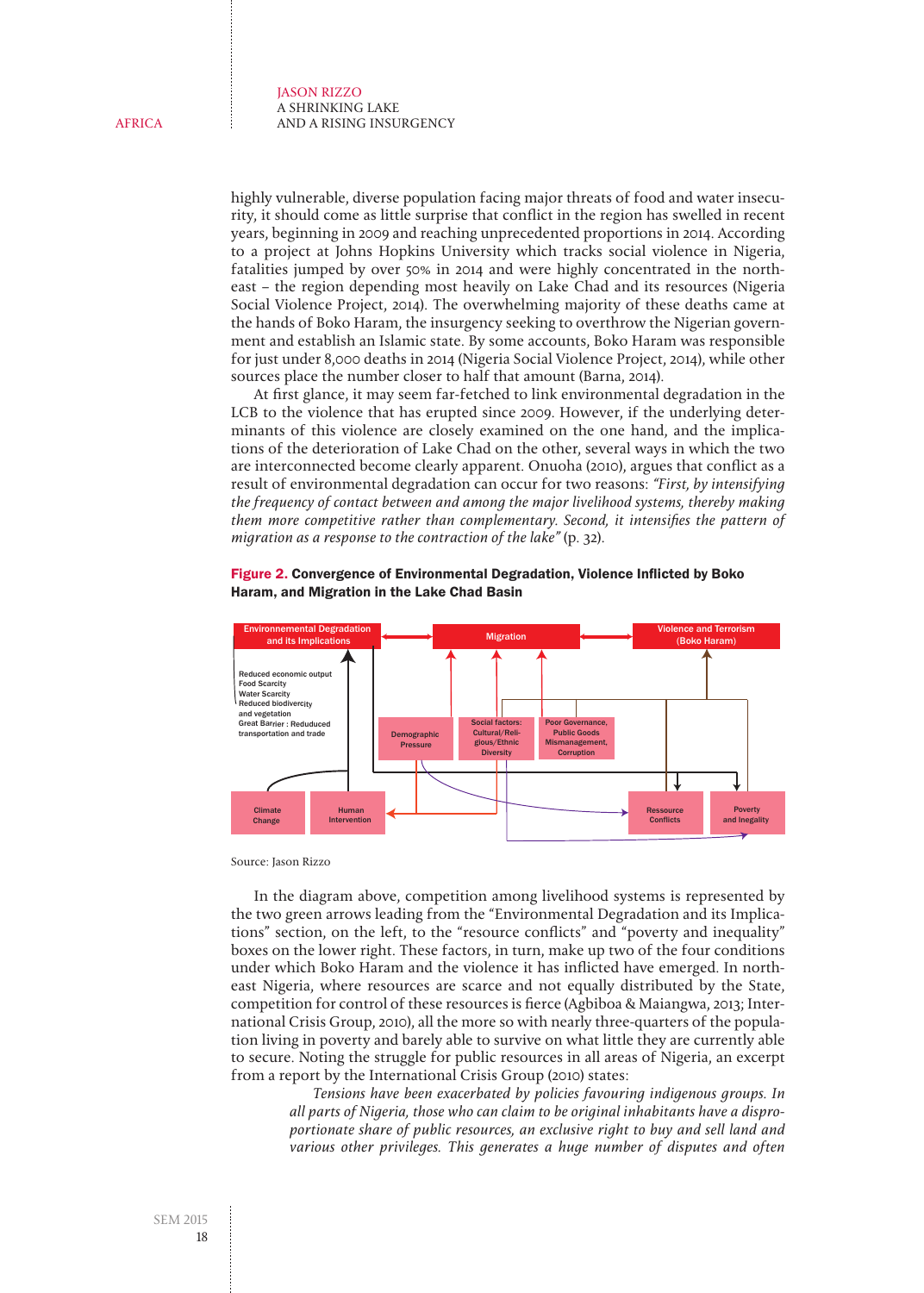violent conflicts over competing claims, as well as over the validity of the "indigeneity certificates" issued by local government authorities, especially in the context of internal migrations (p. 11).

Poverty in and of itself is a condition Boko Haram has found complementary to its empowerment; many of its recruits are poor, young and have little in the way of employment opportunities that would serve as effective alternatives to joining the insurgent group (Agbiboa, 2014; Barna, 2014). Moreover, the group has used funding to provide "alms to the poor and needy" (in line with the practice of zakat, one of the Five Pillars of Islam), and to extend basic services that the government has failed to adequately offer (Onuoha, 2012, p. 3). Conditions of poverty, therefore, have not only helped Boko Haram increase its membership base, but have also assisted the group in positioning itself as an organisation that is sensitive to the needs of the local population, especially in comparison to the government.

To visually represent Onuoha's second point, namely that environmental degradation "intensifies the pattern of migration as a response to the contraction of the lake", the red lines along the top of the diagram show the corresponding connections. In this respect, environmental change is seen as both a direct driver of migration as well as an indirect driver of violence by way of this migration. Thus, in the LCB, migration is not only a consequence of violence, it is also a driving factor of violence. In 2014, however, causality seems predominantly to have moved in the direction of violence impacting migration, reflected in the fact that communal violence unrelated to Boko Haram was relatively minor (Nigeria Social Violence Project, 2014).

Also apparent from the diagram is the fact that three other factors that have already been observed through their relation to environmental degradation and the vulnerability of the local populations have also played a role, either directly or indirectly, in creating the necessary conditions for Boko Haram's emergence. Firstly, demographic pressures play an obvious role in exacerbating resource conflicts more people translates to less finite resources to share among them—and thus indirectly contributes to increasing levels of violence.

Secondly, the social make-up of the local population, in this case high levels of ethnic diversity and a growing divide between Muslim and Christian groups, is also a factor that potentially serves to accelerate violence directly while also providing the necessary backdrop to facilitate the role of the other drivers. Collier (2009) notes that in poverty-stricken, resource-limited settings, people are incentivised to remain loyal to their ethnic group as a form of insurance. This has violent ramifications for regions like northeast Nigeria and the LCB as a whole, where political power is not always aligned with perceptions of ethnic or religious identity. As noted above, resources are not distributed in an equitable manner, thus the struggle to control them has become more prominent. In this light, it is apparent that social factors alone are likely exerting only limited influence on conflict in the region. Rather, it is through their interaction with poor governance and conflict over resources that ethnic and religious diversity provides, as noted by Agbiboa and Maiangwa (2013), "the fault line along which inter-group competition for power and resources occurs".

It is worth briefly noting that this social dimension is also most certainly contributing to coordination failures that have aggravated problems of increasing anthropologic impact on Lake Chad. Collier (2009) argues that the provision of public goods, such as the management of water wells in rural villages is often better conducted in homogenous settings, or where efforts have been made by local governments to downplay social divisions and instead emphasise shared commonalities and a national identity. In the absence of such unifying policy measures in northeast Nigeria, this effect is likely contributing to the swelling anthropologic interference on the lake. For simplicity's sake, this connection linking social factors to human intervention and thus environmental degradation has been left out of the diagram above.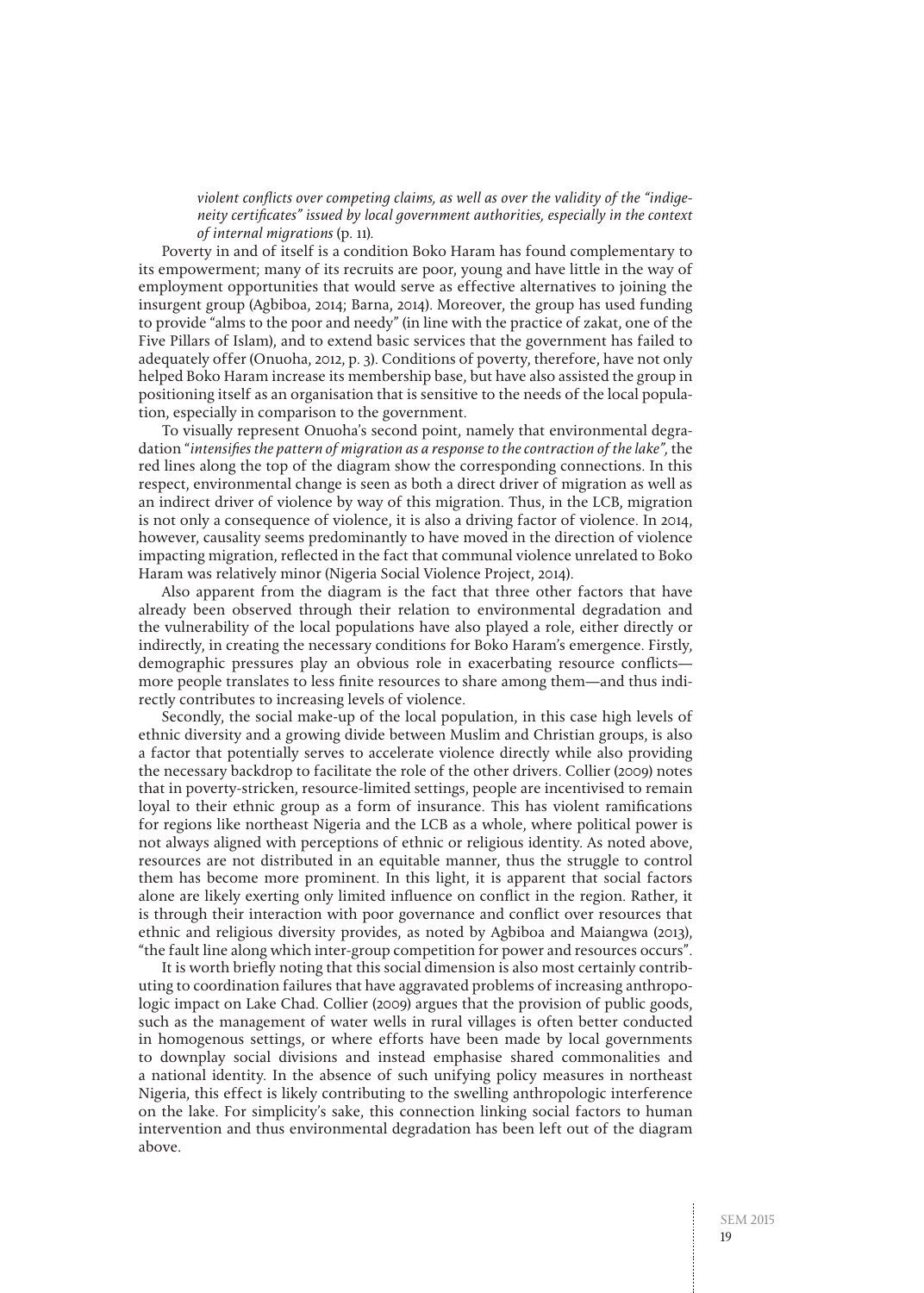A third driver of violence is the central role of poor governance, weak political institutions, and corruption. As has been discussed above, poor governance can be linked to environmental degradation, and the resulting impacts set the stage for increased levels of conflict. The Nigerian government, however, can also be more directly linked to violence due to its failure to address issues of poverty and resource scarcity, and its unwillingness to reign in a provocative, violent, and hugely unpopular military and police force. Both these points can be seen when examining Boko Haram's emergence and in its eventual turn toward violence in 2009. The group was initially founded as a peaceful movement in response to growing levels of corruption and poor public services (Barna, 2014). Its objective was to establish such services itself, including "mortality police" and a welfare system. In 2009, following increased tension with the Borno state government, Nigerian security forces extrajudicially killed the group's highly popular founder and leader, Mohammed Yusuf, along with a large number of his followers (Barna, 2014; International Crisis Group, 2014). The military crackdown no doubt triggered support for the group and provoked its shift toward violence.





© Copyright IRC

The impact of violence on migration due to the underlying drivers of environmental degradation, a growing population, poor governance, and social factors, reached a critical point in 2014, which was by some distance Boko Haram's most violent year to date. Huge flows of forced migration were triggered in the northeast and contributed to Nigeria having one of the highest amounts of internally displaced people in the world (Barna, 2014). Cross-border international migration has also accelerated due to the violence. Initial reports in May 2014 estimated that 61,000 refugees had left the country for Cameroon, Chad, or Niger (UNHCR, 2014a). Of this figure, only 22,000 are thought to be Nigerian, with the remainder being mainly Niger nationals. In July, more than 15,000 people fled when Boko Haram entered and took control of the city of Damboa—the first time the group had succeeded in such an undertaking (Barna, 2014). By the end of 2014, IOM estimated that approximately 120,000 refugees had fled Nigeria for neighbouring countries (International Organization for Migration, n.d.).

The degree of internal displacement within Nigeria as a result of the violence was found to be even greater. In July, IOM implemented its Displacement Tracking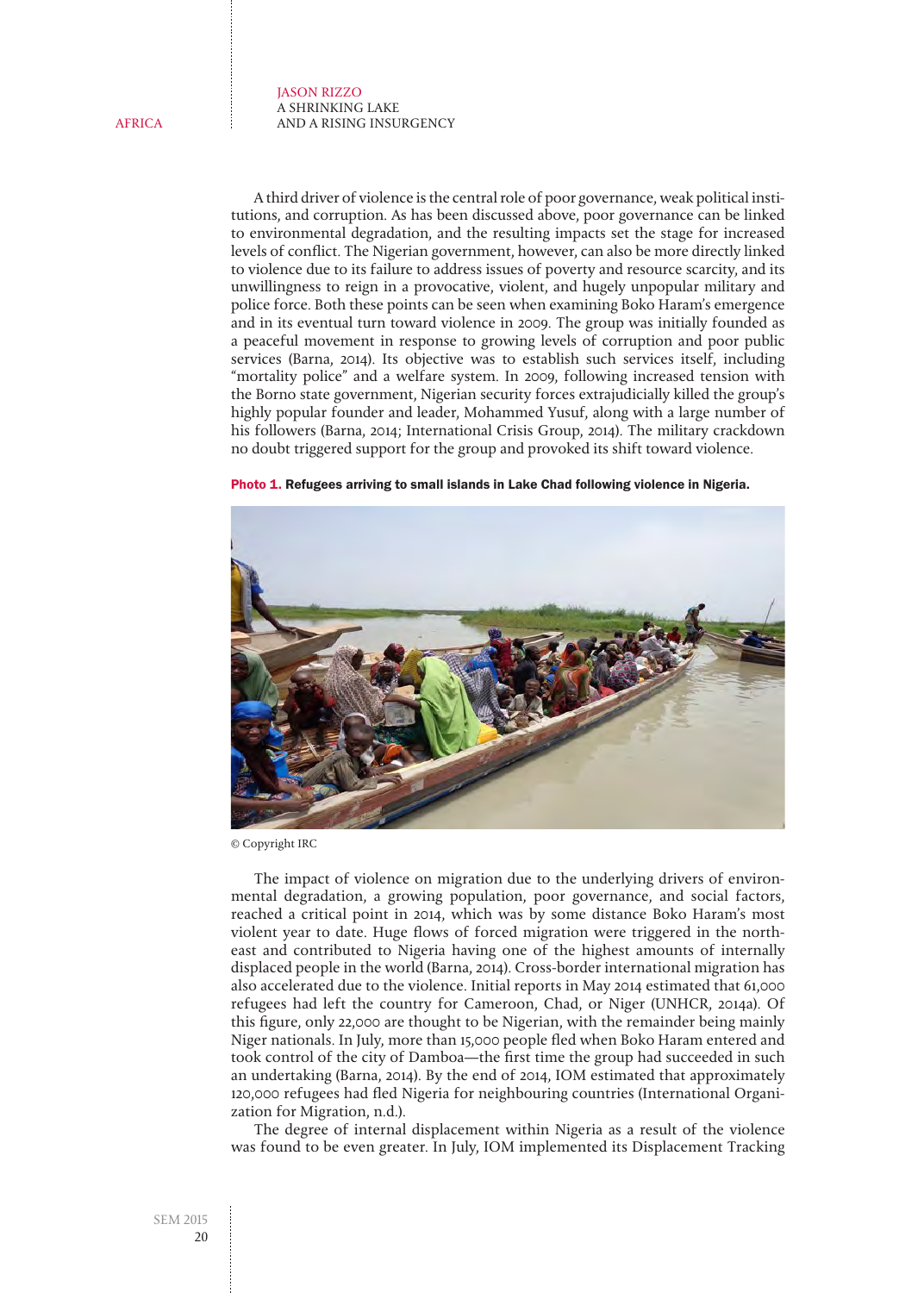Matrix (DTM) tool in order to more effectively gather and monitor information on internally displaced populations within the country (International Organization for Migration, n.d.). When figures were tallied at the end of December 2014, they were starkly different from initial estimates. Data gathered by the DTM in five of the northeast states affected by the violence placed the number of IDPs at 389,281. Borno, the state bordering Lake Chad where Boko Haram activity is concentrated, was not included in this first DTM report due to security constraints. Here, however, the Nigerian National Emergency Management Agency estimated 522,523 IDPs. Taking the two previous figures in combination with IOM's estimate of 120,000 cross-border refugees, the total number of displaced people was thought to be over 1 million (International Organization for Migration, n.d.) in 2014.

IOM has since released five subsequent DTM reports using a unified system of data collection with the Nigerian government that now includes limited coverage of Borno state (Daviot, 2015). The latest figures are staggering. The DTM Round VI Report issued in October 2015 indicates that the number of IDPs in Nigeria alone has swelled to over 2.2 million (IOM & NEMA, 2015). 72% come from Borno state, and there are most probably many tens of thousands that are still unaccounted for given the limited access IOM and government officials have to this region. Overall, children make up 57% (approximately 1.25 million) of the IDP population (IOM & NEMA, 2015). To put this figure in perspective, the number of displaced children in Nigeria is more than 50% higher than the entire refugee or migrant population accounted for in the on-going European crisis (UNHCR, 2015).

#### 3. POLICY RESPONSES

Policy responses designed to address the combined effects of environmental degradation, the refugee crisis, and the security threat have been slow to emerge, though awareness of the problem grew significantly in 2014 amid the escalating violence. Given the interconnected and multifaceted nature of the problem, no silver bullet will exist to tackle all of these challenges in a simple manner. Stemming the violence and providing humanitarian relief to the large number of refugees is of immediate concern, though long-term actions to address the underlying drivers of these problems must be streamlined and prioritised as well. This study will now examine the conditions facing refugees and IDPs, and the policy actions that have been enacted to respond to the crisis in terms of migration, violence, and environmental degradation.

Many refugees find themselves separated from their families and in highly precarious situations, in which the need to provide them humanitarian assistance is especially great. Emilie Poisson (2015), Africa Regional Director of External Relations & Advocacy at ACTED, a French NGO operating in the region and working in partnership with the UN, indicated that many refugees arriving in Chad are in poor physical condition following days with little or no access to food. Furthermore, their psychosocial state is often fragile after having experienced acute violence, death of family members, and loss of homes and livelihoods, yet access to even basic assistance and services in these areas is lacking (Poisson, 2015). A large portion of the refugee population in the region consists of unaccompanied minors or separated children. Women and girls are especially vulnerable to sexual and other forms of gender-based violence as arriving refugees.

In Cameroon, Chad, and Niger, there have been several documented incidents of refugees having to move more than once as a result of unsafe or unsuitable initial destinations. In an effort to avoid harbouring members of Boko Haram and other terrorist organisations, Niger had originally forbidden the establishment of refugee camps along the country's southern boarder (Barna, 2014). This forced many newly arriving refugees to seek temporary shelter in abandoned homes that were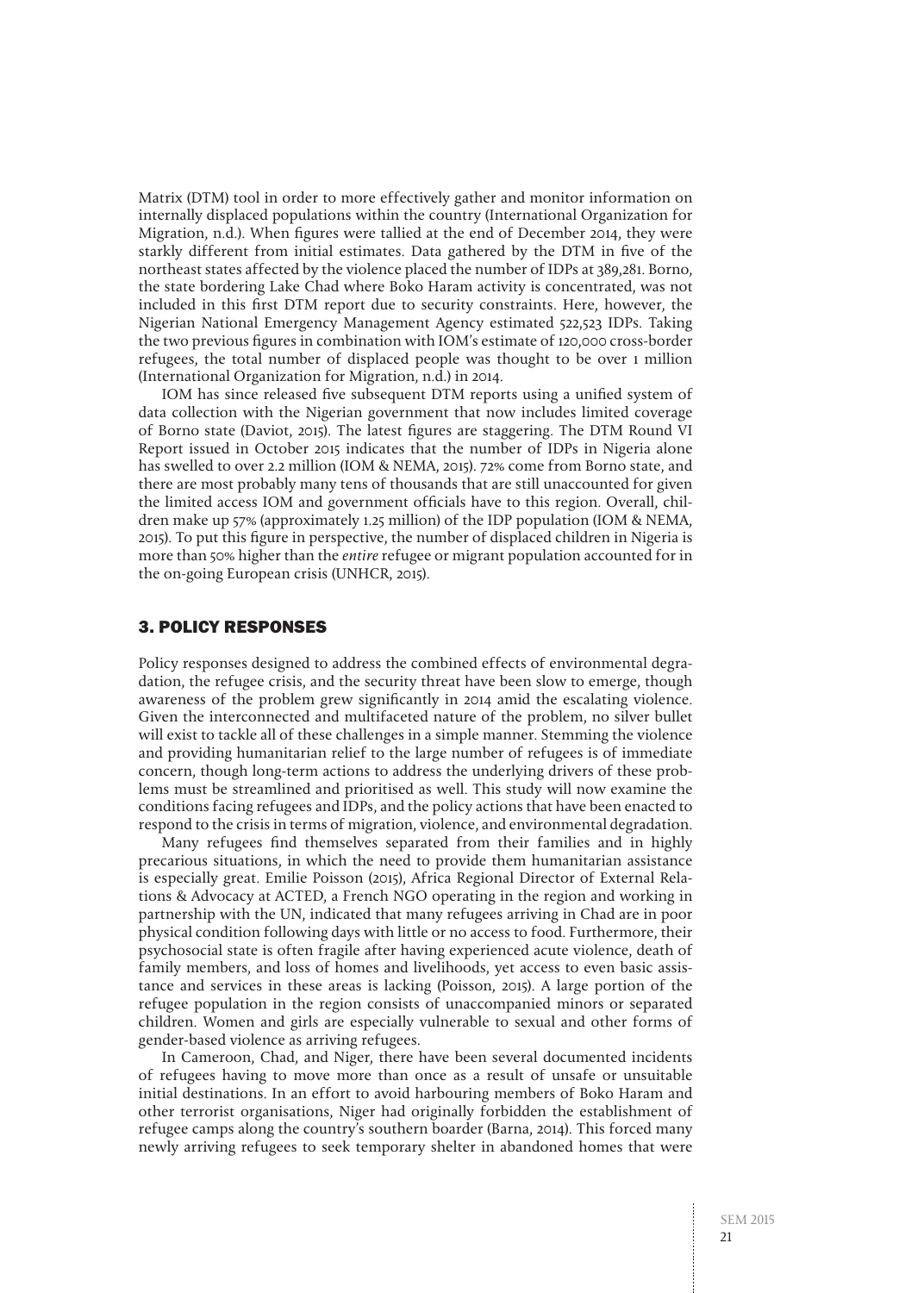susceptible to flooding during the rainy season (UNHCR, 2014a). It was not until early 2015, following attacks in Niger's Diffa region, that the government allowed camps to be set up for refugees, returnees, and IDPs (Poisson, 2015). In the far north of Cameroon, initial settlement communities have also been subjected to Boko Haram attacks, forcing refugees to flee an additional 150km to less-volatile areas (UNHCR, 2014a). In yet another example, several large refugee movements headed to the small fishing islands in Lake Chad, putting enormous pressure on host populations in terms of hygiene, space, and community life (Coly, 2015). According to Ibrahima Coly, Regional Coordinator for West and Central Africa at IEDA Relief, a UNHCR and IOM partner organisation, the government of Chad made concerted efforts in 2014 to relocate refugees from the islands to areas inland that are safer and where access to humanitarian assistance can be provided more easily (Coly, 2015). Nevertheless, the islands still serve as a layover point and several refugees are tempted to stay to practice fishing (Coly, 2015). As a result, Poisson (2015) notes "competition for land and natural resources between communities could potentially intensify." The above events suggest that in all destination countries, humanitarian protection and information related to safe areas of refuge were lacking in 2014.

The provision of assistance and services to IDPs in Nigeria was also scarce in 2014. The Internal Displacement Monitoring Centre (IDMC) noted that state emergency management agencies have limited capacities and no clear regulatory framework dictating their role in providing support to IDPs after their initial displacement (Rushing & Reed, 2014). As a result, the majority of IDPs first find assistance through host communities before any relief that may come from state or humanitarian actors. Indeed, over 92% of IDPs were living with host families while only 7.6% where living in camps at the end of 2014, with this ratio remaining largely unchanged throughout 2015 (IOM & NEMA, 2014; IOM & NEMA, 2015). Coly (2015) notes, that many host communities find themselves in desperate and poor conditions even before the arrival of IDPs, explaining why they are often unable to administer adequate humanitarian services to incoming people. Despite Nigeria's ratification of the Kampala Convention in 2012, there appears to be little political will to push through IDP policy reform (Rushing & Reed, 2014), although this may change with the election of Muhammadu Buhari as the country's new president.

There are some signs of hope on the policy and intervention front with regard to the refugee crisis. Efforts to overcome issues of coordination among national and international agencies are reflected in the 2013 publication of a joint humanitarian action plan by Nigeria's National Emergency Management Agency (NEMA), which entails improved data collection and overall response efforts (Rushing & Reed, 2014). Ms. Poisson (2015) of ACTED noted that international agencies are working "to strengthen collaboration with local authorities to ensure access to asylum, reduce the risk of refoulement and facilitate freedom of movement". Similarly, inter-agency assessments of refugee areas in Cameroon, Chad, and Niger were carried out in 2014 to identify needs and vulnerabilities of displaced populations. Child protection, gender-based violence, preservation of family unity, and the provision of services such as education and social protection were issues that were found to be most in need of improvement (UNHCR, 2014b).

Regarding the security threat posed by Boko Haram, actions have been implemented to stem the violence and address its underlying causes. Attacks on villages in all of the Lake Chad countries have prompted the governments of Cameroon, Chad, and Niger to intervene militarily in conjunction with the Nigerian army to more effectively fight insurgent forces (Coly, 2015). To confront the major issues of government and military accountability in Nigeria, the National Human Rights Commission has started to become more active in recent years, and in December 2013 succeeded for the first time in summoning some of the nation's top military generals to testify regarding allegations of unlawful violence and extrajudicial killings (Associated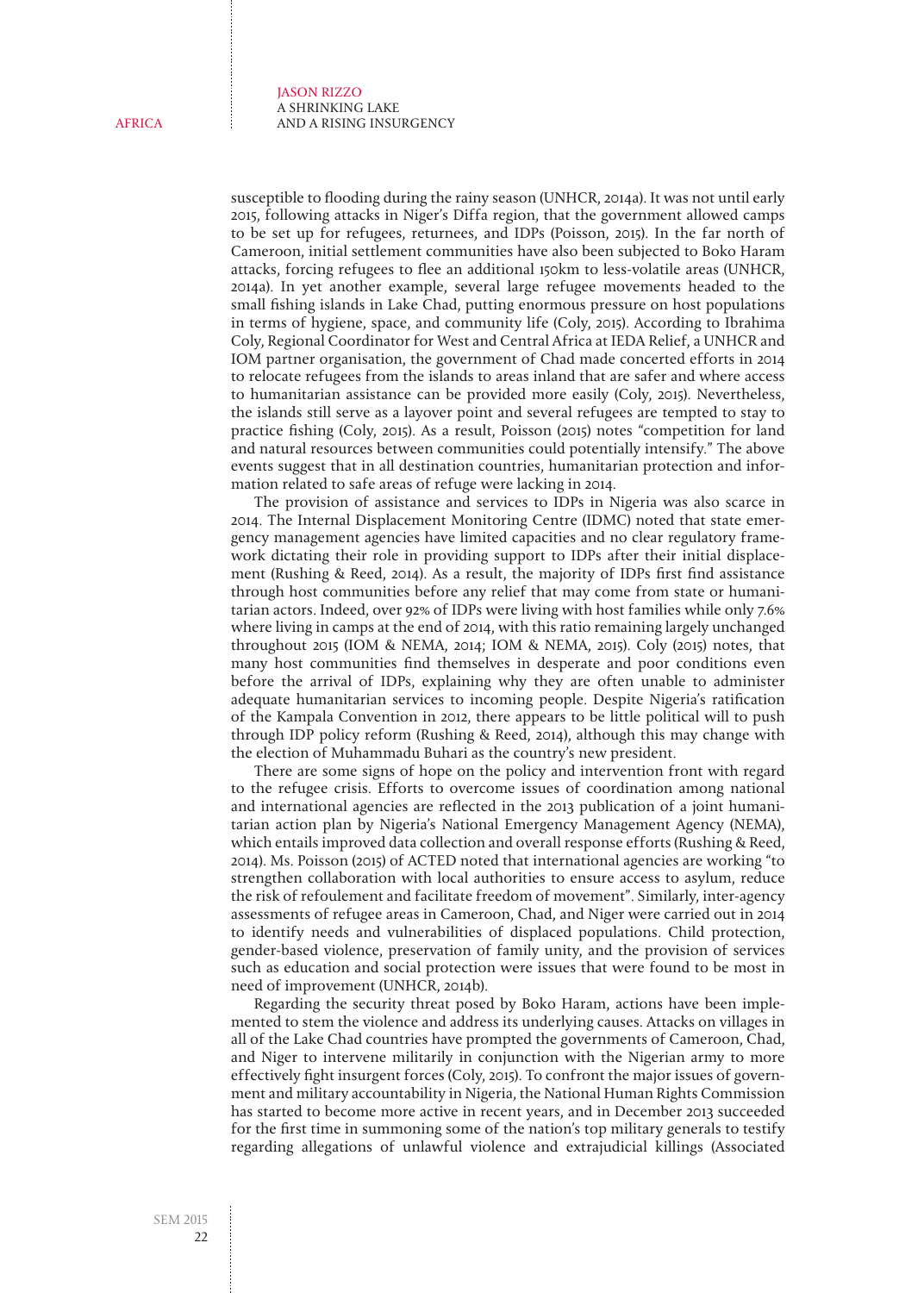Press, 2014). Several development projects are seeking to rectify the underlying problems of poverty and poor public services. One such example is a \$100 million joint program between the government, the UN, the African Development Bank, and Nigerian business leaders that was established in May of 2014 to create safer community and educational-based facilities in the north (Rushing & Reed, 2014). A proposal for a more comprehensive and long-term development programme is discussed in further detail in the following section.

| Border monitoring to enhance access to asylum<br>and prevent refoulement            | Creation of mechanisms to allow for family<br>tracking and reunification                                           |
|-------------------------------------------------------------------------------------|--------------------------------------------------------------------------------------------------------------------|
| Maintenance of civilian character of asylum                                         | Enhancement of procedures to identify<br>newborn children before or upon camp arrival                              |
| Refugee relocation from insecure areas                                              | Identify and manage at risk children, including<br>girls subjected to early marriage                               |
| Awareness campaigns to encourage refugees<br>reluctant to move from insecure areas  | Working with local authorities to establish<br>Standard Operating Procedures (SOPs) in the<br>interest of children |
| Piloting biometrics registration                                                    | Establish SOPs to provide aid and community<br>support to people with specific needs                               |
| Provision of refugee<br>and civilian documentation                                  | Establish SOPs to prevent and respond to<br>gender and other forms of sexual-based violence<br>(GSBV)              |
| Training and support of worker and refugee<br>communities                           | Enhance provision of support to victims of<br>GSBV                                                                 |
| Enhancement of refugee camp safety through<br>establishment of vigilance committees | Training of women in conflict prevention and<br>mediation leadership roles                                         |
| Support of social cohesion activities<br>and women peace committees                 | Training of humanitarian and security<br>personnel, especially in women's protection                               |
| Counseling to provide psycho-social support                                         |                                                                                                                    |

| Table 1. National and international agencies are continuing to engage in the following |
|----------------------------------------------------------------------------------------|
| activities to respond to the needs of refugees.                                        |

Source: Emilie Poisson, Africa Regional Director of External relations & Advocacy, ACTED (2015)

With regards to environmental degradation, indications are starting to emerge that policymakers in the LCB have begun to realise the gravity of the problem and its implications for future migration, violence, and socio-economic development. Last year, Chidi Anselm Odinkalu, chairman of Nigeria's National Human Rights Commission, stated that, "climate change is real, the consequences are real and it's got a serious national security consequence," though he further noted that Nigerians "don't take it seriously" (Associated Press, 2014). There have been several initiatives launched in recent years by the LCBC in conjunction with partner organisations. In 2008, a Strategic Action Programme (SAP) was passed by all LCBC member States, encompassing both short and long-term initiatives to reverse the environmental trends of the past half-century (LCBC, 2008). One of the most significant and relevant of these for 2014 is the Five-Year Investment Plan 2013-2017. In April, funding for the Plan was still in the process of being secured (LCBC, 2014), but part of the Plan will apparently include an inter-basin water transfer project (Premium Times, 2014) that would more than triple the size of the lake from current levels (LCBC, n.d.).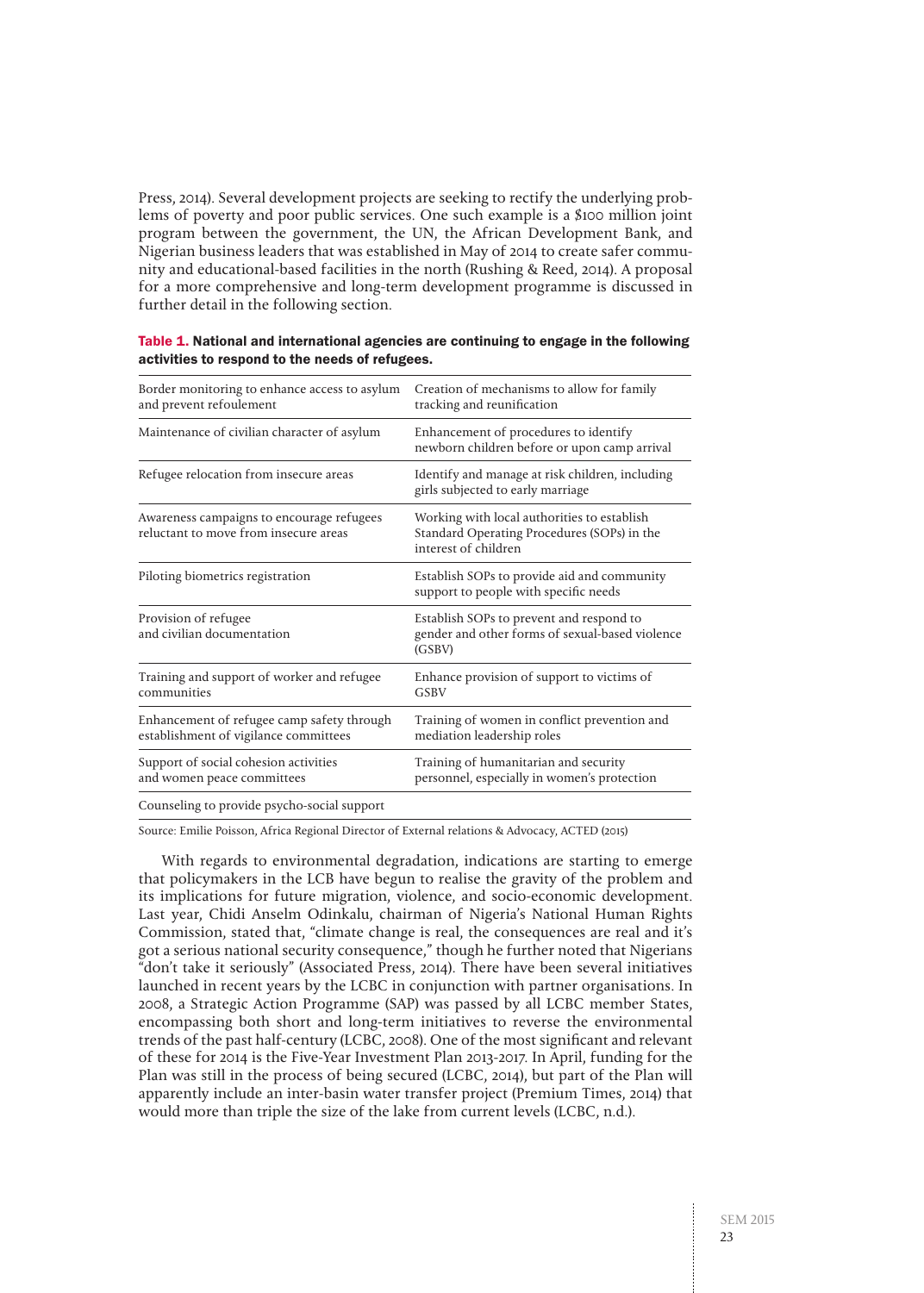# 4. POLICY RECOMMENDATIONS

Despite some of the noted policy progress in recent years, political commitment and concrete policy interventions still have a long way to go. Momentum must therefore continue to grow and future policy design should address the complex web of challenges in a holistic way. In this light, the following section details four key policy recommendations and the necessary preconditions that must exist for the desired outcomes to transpire. They should be considered as a joint package, as any of the following measures taken individually will have a limited impact on a problem that has several root causes.

As a prerequisite to all policy recommendations, it should be noted that significant effort must be made to ensure active stakeholder engagement at all levels. This issue was underscored in March 2014 by Jonathan Kamkwalala, World Bank Manager for Water Resources and Disaster Risk Management, who said, "the issues are challenging at the sectorial, national and regional levels. As such, they require a variety of stakeholders to cooperate on solutions. The ministers of water, environment and agriculture will have to work together to ensure coordination of policies that affect the lake resources" (World Bank, 2014). This implies political will and a commitment to inclusivity on the part of all governments. As such, the new leadership in Nigeria would do well to finally establish the National Climate Change Commission, which was approved and passed by the National Assembly in 2010, yet has been pending presidential approval ever since (Onemola, 2014).

In terms of the specific policies aimed at environmental restoration and preservation, it is important to note that we are only now starting to learn of certain hydrologic characteristics of Lake Chad and the manner in which they are affected by human activity. The research conducted on the lake's relationship with groundwater and underwater aquifers, for example, is just a few years old. Greater awareness, better data, and further research along these lines is needed in order to make informed policy decisions about proper resource management, especially in areas of dense human population that are prone to act as anthropologic hotspots. To its credit, the LCBC's Five-Year Investment Plan calls for several studies that aim to improve understanding in the areas of water pollution controls, ground and surface water observation, water control for sustainable agricultural production, and exploitation and protection of the lake's biological resources (LCBC, 2014). The ultimate impact of the proposed research, however, is contingent on sufficient provision of funds and proper implementation on the part of national governments and international partners. The current reality is a vivid, if disappointing, case in point. Nearly three years into the LCBC's Five-Year Investment Plan, its current capacity to monitor real-time hydrologic indicators is severely restricted due to underfunded and unmaintained national monitoring networks, particularly in Nigeria and Cameroon (Walbadet, Moutadé, Ndara & Lawan, 2015).

#### Policy Recommendation #1 (Environment) – Improve water efficiency

As noted in the previous section, several projects are now being carried out or considered as a part of the LCBC's SAP to stem the shrinking and degradation of Lake Chad. One topic area that should receive more attention is water-use efficiency. In order to enhance water and food security in the region, LCB countries must commission studies, carry out pilot projects, and scale up initiatives to decrease water wastage and improve the means by which water is used and transported. Odada et al. (2005) state that water-use efficiency in the region's irrigation systems is very low, around 11%. With smallholder farmers accounting for 75 to 80% of the overall farming population (FAO/LCBC, 2009), the difficulty will reside in designing policies and programmes that appeal to and are adopted by a wide selection of farmers. Small-scale irrigation technologies have been successfully implemented in some areas (FAO/LCBC, 2009).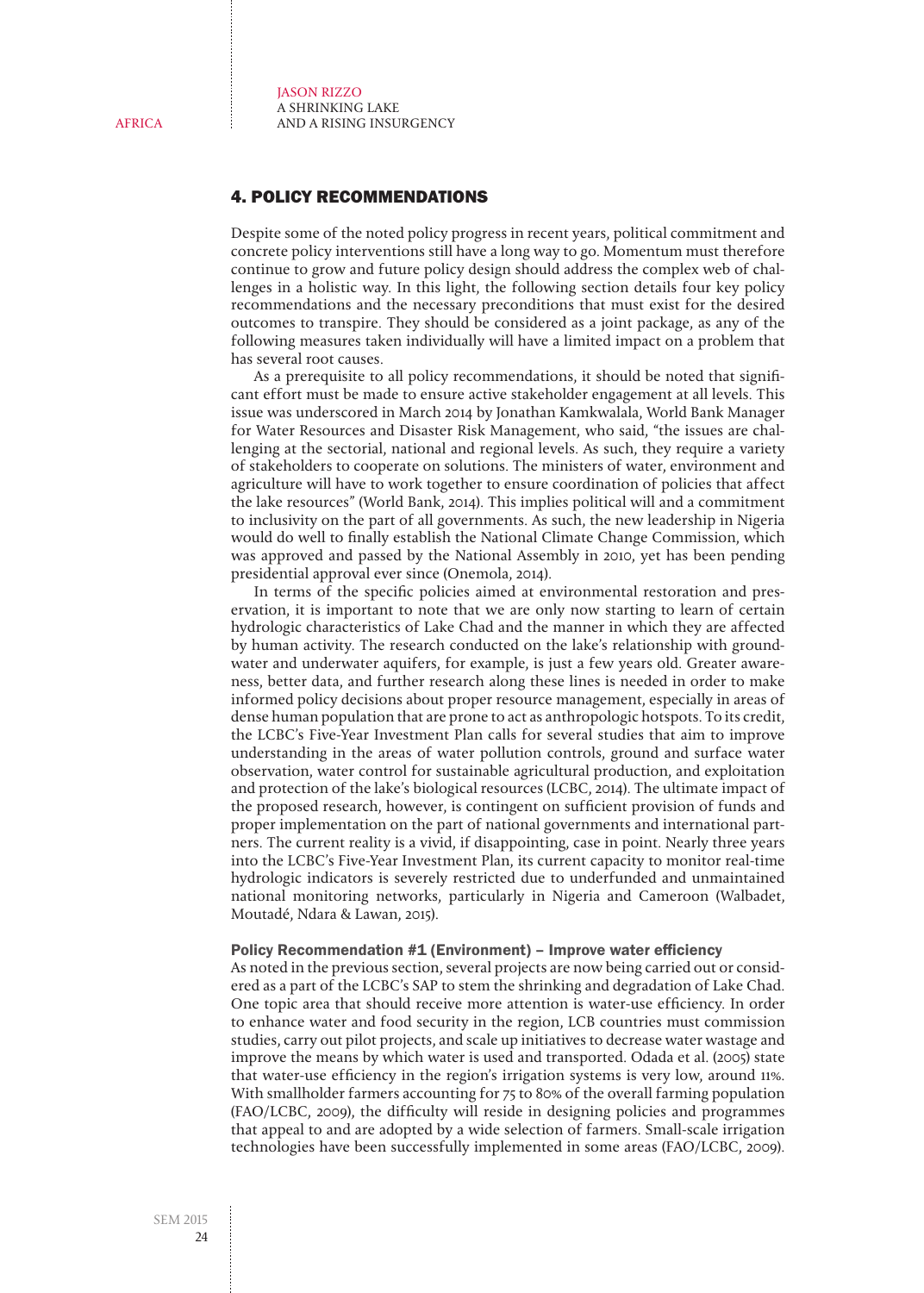Additional small-scale irrigation options and pilot projects should be considered and then scaled up so that they are made widely available to all segments of the population. Appropriate marketing and educational materials that are flexible and tailored to the needs of individual communities should be incorporated into these initiatives to ensure their success.

Additionally, future large-scale irrigation schemes must take into account anticipated water level changes. Ideally they can be designed to allow for intake at various lake water levels and surface area dimensions. As previously mentioned, projects such as the one carried out in Nigeria in the 1970s have become irrelevant because their water intake was designed for Normal or Large lake conditions and not the Small or Small Dry conditions that have persisted since then.

#### Policy Recommendation #2 (Security) – Reign in the military and hold them accountable

This recommendation is specific to Nigeria and aims to tackle one of the main drivers of violence in the region. The military must be reigned in and held accountable for their actions. To this end, the National Human Rights Commission must not only continue to be supported by the country's new leadership, but it must also be given the power to enforce decisions based on its findings. Information on efforts to bring the military and police forces to justice should be made widely available, especially to the population in the northeast of the country. One way of accomplishing this would be for the government to create a transparency and local feedback initiative, where people can easily receive the latest information regarding human rights abuses and further voice their grievances and/or contribute to public dialogue on security-related issues. Such a programme would also foster a gradual restoration of trust between locals and the government.

#### Policy Recommendation #3 (Migration) – Streamline passage of migrant rights legal framework

To address some of the largest challenges presented by the refugee crisis, clear indications must be established around the rights of refugees, whether they are internally displaced, foreign refugees, or returnees. Agencies and ministries must also be given clear and distinct roles so that the provision of aid and humanitarian assistance is carried out in an effective and timely manner. These institutions must also be allocated the resources they need to carry out their work. Adequately trained personnel, funding, and access to accurate data and supplies are all obvious examples.

While Nigeria is the most conspicuous case in which a policy of this nature is needed (particularly with regard to IDPs), it would be to the benefit of all migrants and LCB host countries alike for governments to align as best as possible the legal protections and regulatory frameworks necessary to respond to emergencies. As has been demonstrated above, cross-border international migration as a result of both environmental degradation and violence is always to another LCB country. With this in mind, Cameroon, Chad, Niger, and Nigeria should consider the establishment of a new regional body, similar in concept to the LCBC, but designed with the specific objectives of aligning migration policy, gathering and disseminating data, establishing and maintaining a rapid-response fund, and better coordinating humanitarian efforts among national bodies. Even in non-crisis situations, this regional institution would play a vital role in monitoring voluntary and seasonal migration, and offering policy guidance to local governments to ensure equitable rights and services for all migrant groups. Doing so would not only help reduce the likelihood of migration-induced conflict between nomadic or semi-nomadic populations, but it would also provide an opportunity to identify in advance areas of potential resource or social dispute and then pre-emptively organise mitigation and response efforts.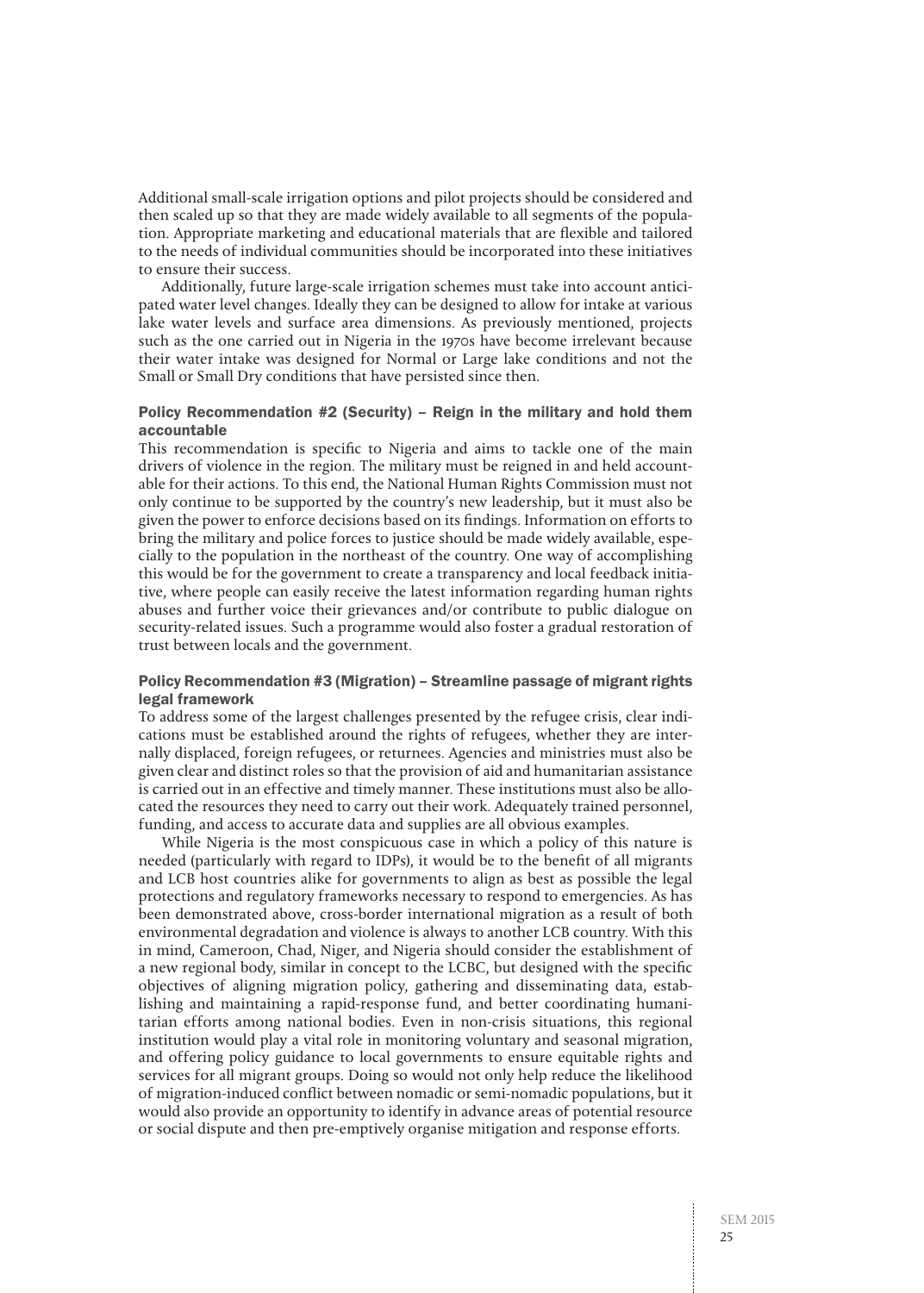Policy Recommendation #4 (Cross-cutting) – Improve education and employment opportunities, particularly among women

The above three recommendations can been seen as priority interventions to be carried out in the short and medium terms in order to address present-day failures in the LCB. Here, a fourth and final recommendation is considered as a long-term initiative designed to tackle several of the underlying and interlinked causes found at the nexus between environmental degradation, migration, and violence in the LCB. This recommendation calls for a comprehensive development programme to improve access to and quality of educational and employment opportunities in the region, particularly among poor women. Conditional cash transfer initiatives for mothers with school-aged children, teacher training, construction and renovation of schools, micro-credit schemes, adult training and education, and the establishment of women's employment associations are all examples of different components that could be included in the wider development programme.

If properly funded, designed and implemented, a programme of this nature is likely to produce several positive outcomes. The most obvious is an increase in the level of income among poor families, which would serve to reduce poverty as well as vulnerability to climate change and environmental degradation. It has already been discussed how Boko Haram was born out of and continues to thrive in conditions of poverty, poor public services, and weak governance. A major poverty reduction programme that produces higher income through better provision of education and employment opportunities would greatly diminish Boko Haram's rationale and motivational influence. At the same time, increased income levels can allow families to choose from a wider range of available migratory options in the event of violence, extreme weather events, or other life-threatening circumstances.

While these are all positive developments in their own right, several additional indicators key to economic and social development could be expected to improve as well. Past studies, for example, have found that higher levels of women's education and labour force participation are two of the most effective determinants in producing lower fertility rates (Sen, 1999). In the LCB, lower fertility and reduced demographic pressure would help to correct problems of resource conflict, humaninduced environmental degradation, and migration. Higher overall educational achievement would also improve awareness on issues such as climate change, sustainable resource management, and environmentally friendly practices across different livelihoods. Employment initiatives that specifically target women, who often bear the greatest burden in situations of poverty, will also serve to reduce income inequality. Wilkinson and Pickett (2009), among others, have convincingly demonstrated that lower inequality has wide ranging positive implications on measures such as social trust, mental and physical health, life expectancy, and violence in both developed and developing nations. It can be further argued that increasing educational and economic activity among women would result in more inclusive social and cultural attitudes, which, in a region as diverse as the LCB, is essential in contributing to peaceful and cooperative co-existence among different ethnic and religious groups.

Similar programmes in the LCB that have been attempted in past were too shortterm and narrowly focused to produce any lasting results. Nigeria recently concluded a one-year conditional cash transfer programme that, while temporarily improving income and educational enrolment, did little to address structural problems within the education system (Akinola, 2014). It is therefore important to emphasise that this recommendation calls for a long-term comprehensive package consisting of multiple component projects to address shortcomings at each stage in both the education and employment chains.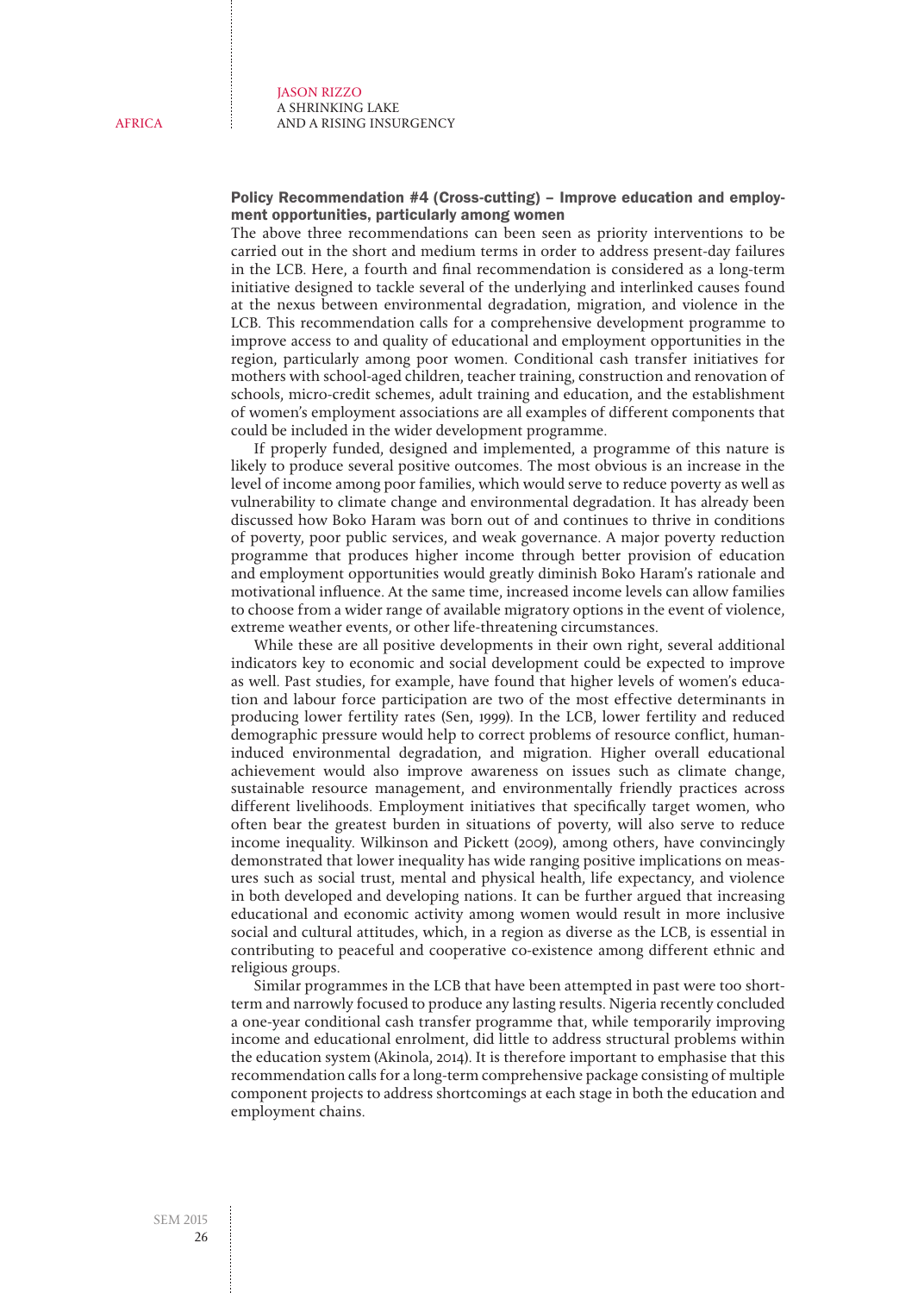### **CONCLUSIONS**

Displacement of populations in the Lake Chad region in 2014 can be explained by five underlying and inter-related determinants. The slow-onset degradation of Lake Chad due to climate change and greater degrees of human activity that have interfered with the lake's natural characteristics is one key driver that has produced knock-on effects contributing to resource conflict and poverty in the region. These implications, in turn, when combined with poor governance (including corruption, and weak provision of public goods) and an ethnically and religiously charged setting have fuelled the rise of violent extremism, which can be seen as another key driver of migration in 2014. Demographic, political, and social factors are all strongly intertwined with environmental degradation and violence, and can also be viewed as direct drivers of migration in their own right. Additionally, a feedback loop can be observed between violence and migration. While violence contributed greatly to forced migration in 2014, migration itself as a response to reduced lake levels led to increased conflict as livelihood systems compete over resources.

Over 1 million people were displaced in the region following the events of 2014, a figure that more than doubled throughout 2015. Governments and aid agencies have had no choice but to begin to respond to the refugee crisis and its underlying causes. While important first steps have been taken, refugees and IDPs remain vulnerable and underserved, particularly in the areas of child protection, gender-based violence, family unification, education, and social protection. Likewise, current policy actions to address the root-cause issues of environmental degradation and violence are headed in the right directions, but are insufficient to reverse the current trends and ensure sustainable outcomes. As such, a comprehensive policy package should be considered to improve water-use efficiency, reform Nigeria's military, establish a clear and unified legal framework for migrant, refugee, and IDP rights, and enhance educational and employment opportunities among women. Success in both the short and long-term in any of these areas will require strong political will and a commitment to engage all stakeholders at local, state, national, and regional levels.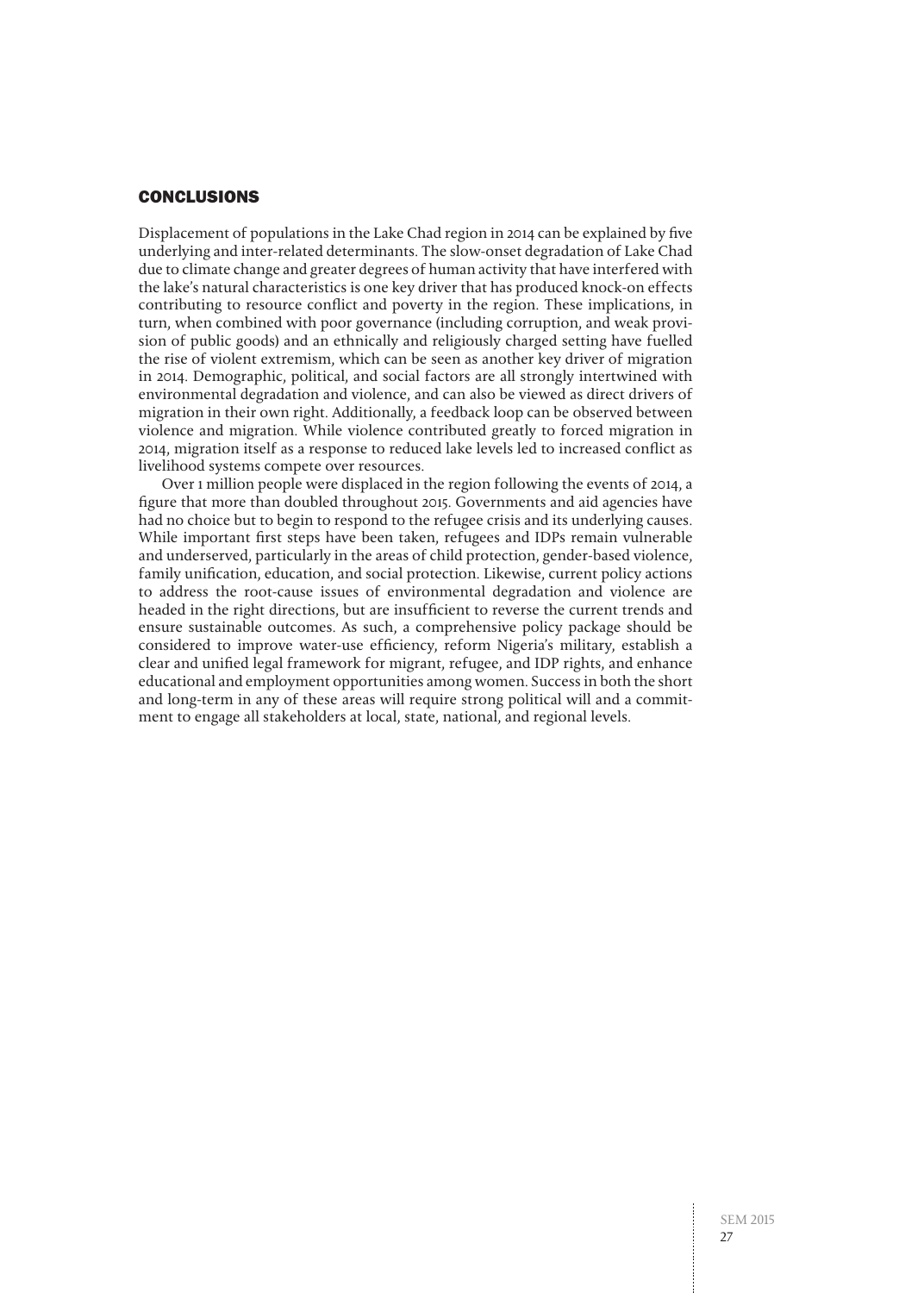REFERENCES

AFRICA

- Agbiboa, D. (2014). Boko-Haram and the Global Jihad: 'Do Not Think Jihad is Over. Rather Jihad Has Just Begun'. Australian Journal Of International Affairs, 68(4), 400-417. doi:10.1080/10357 718.2014.891564
- Agbiboa, D., & Maiangwa, B. (2013). Boko Haram, Religious Violence, and the Crisis of National Identity in Nigeria: Towards a Non-killing Approach. Journal Of Developing Societies, 29(4), 379-403. doi:10.1177/0169796x13503198
- Akinola, O. (2014). Nigeria's COPE CCT programme and its 'premature' graduation strategy, any hope for participants' human capital development?. [Blog] Povertics. Available at: [http://](http://vulnerabilityandpoverty.blogspot.fr/2014/05/nigerias-cope-cct-programme-and-its.html) [vulnerabilityandpoverty.blogspot.](http://vulnerabilityandpoverty.blogspot.fr/2014/05/nigerias-cope-cct-programme-and-its.html) [fr/2014/05/nigerias-cope-cct](http://vulnerabilityandpoverty.blogspot.fr/2014/05/nigerias-cope-cct-programme-and-its.html)[programme-and-its.html](http://vulnerabilityandpoverty.blogspot.fr/2014/05/nigerias-cope-cct-programme-and-its.html)
- Associated Press, (1936). France May Divert River to Save Big African Lake. The New York Times. Retrieved from [http://timesmachine.nytimes.com/](http://timesmachine.nytimes.com/timesmachine/1936/06/30/93522684.html?pageNumber=13) [timesmachine/1936/06/30/93522684.](http://timesmachine.nytimes.com/timesmachine/1936/06/30/93522684.html?pageNumber=13) [html?pageNumber=13](http://timesmachine.nytimes.com/timesmachine/1936/06/30/93522684.html?pageNumber=13)
- Associated Press, (2014). Nigeria Human Rights Advocate Hails Progress. The New York Times. Retrieved from [http://www.nytimes.](http://www.nytimes.com/aponline/2014/04/09/world/africa/ap-af-nigeria-human-rights.html) [com/aponline/2014/04/09/world/](http://www.nytimes.com/aponline/2014/04/09/world/africa/ap-af-nigeria-human-rights.html) [africa/ap-af-nigeria-human-rights.html](http://www.nytimes.com/aponline/2014/04/09/world/africa/ap-af-nigeria-human-rights.html)
- Barna, J. (2014). Insecurity in Context: The Rise of Boko Haram in Nigeria. Brussels: European Parliament Think Tank. Retrieved from [http://www.](http://www.europarl.europa.eu/thinktank/en/document.html?reference=EXPO-AFET_NT(2014)536393) [europarl.europa.eu/thinktank/en/](http://www.europarl.europa.eu/thinktank/en/document.html?reference=EXPO-AFET_NT(2014)536393) [document.html?reference=EXPO-](http://www.europarl.europa.eu/thinktank/en/document.html?reference=EXPO-AFET_NT(2014)536393)[AFET\\_NT\(2014\)536393](http://www.europarl.europa.eu/thinktank/en/document.html?reference=EXPO-AFET_NT(2014)536393)
- BGR, (2014). Supraregional Africa: Groundwater Management of Lake Chad Basin. Bundesanstalt f $\tilde{A}$ 1/4r Geowissenschaften und Rohstoffe (BGR). Retrieved 15 April 2015, from [http://www.bgr.bund.de/](http://www.bgr.bund.de/EN/Themen/Zusammenarbeit/TechnZusammenarb/Projekte/Laufend/Afrika/1073_2010-2274-8_Tschad_Grundwasserberatung_Tschadseebeckenkommission_en.html) [EN/Themen/Zusammenarbeit/](http://www.bgr.bund.de/EN/Themen/Zusammenarbeit/TechnZusammenarb/Projekte/Laufend/Afrika/1073_2010-2274-8_Tschad_Grundwasserberatung_Tschadseebeckenkommission_en.html) [TechnZusammenarb/Projekte/](http://www.bgr.bund.de/EN/Themen/Zusammenarbeit/TechnZusammenarb/Projekte/Laufend/Afrika/1073_2010-2274-8_Tschad_Grundwasserberatung_Tschadseebeckenkommission_en.html) [Laufend/Afrika/1073\\_2010-2274-8\\_](http://www.bgr.bund.de/EN/Themen/Zusammenarbeit/TechnZusammenarb/Projekte/Laufend/Afrika/1073_2010-2274-8_Tschad_Grundwasserberatung_Tschadseebeckenkommission_en.html) [Tschad\\_Grundwasserberatung\\_](http://www.bgr.bund.de/EN/Themen/Zusammenarbeit/TechnZusammenarb/Projekte/Laufend/Afrika/1073_2010-2274-8_Tschad_Grundwasserberatung_Tschadseebeckenkommission_en.html) [Tschadseebeckenkommission\\_en.html](http://www.bgr.bund.de/EN/Themen/Zusammenarbeit/TechnZusammenarb/Projekte/Laufend/Afrika/1073_2010-2274-8_Tschad_Grundwasserberatung_Tschadseebeckenkommission_en.html)
- BGR, (2015). TC Lake Chad Basin: Groundwater Management. Bundesanstalt f $\tilde{A}$ ¼r Geowissenschaften und Rohstoffe (BGR). Retrieved 17 April 2015, from [http://www.bgr.bund.](http://www.bgr.bund.de/EN/Themen/Wasser/Projekte/laufend/TZ/Tschad/tschad-II_fb_en.html) [de/EN/Themen/Wasser/Projekte/](http://www.bgr.bund.de/EN/Themen/Wasser/Projekte/laufend/TZ/Tschad/tschad-II_fb_en.html) [laufend/TZ/Tschad/tschad-II\\_fb\\_](http://www.bgr.bund.de/EN/Themen/Wasser/Projekte/laufend/TZ/Tschad/tschad-II_fb_en.html) [en.html](http://www.bgr.bund.de/EN/Themen/Wasser/Projekte/laufend/TZ/Tschad/tschad-II_fb_en.html)
- Coe, M., & Foley, J. (2001). Human and natural impacts on the water resources of the Lake Chad basin. Journal Of Geophysical Research, 106(D4), 3349- 3356. doi:10.1029/2000jd900587
- Collier, P. (2009). Wars, guns, and votes (pp. 52-53). New York: Harper.
- Coly, I. (2015). Phone Interview with Ibrahima Coly, Regional Coordinator for West and Central Africa at IEDA Relief Senegal. Dhakar/Paris.
- Daviot, S. (2015). RE: Requisition for information concerning SEM 2015 - Information on DTM Nigeria needed. [email].
- De Young, C., Sheridan, S., Davies, S., & Hjort, A. (2011). Climate change implications for fishing communities in the Lake Chad Basin: What have we learned and what can we do better?. In Workshop on climate change implications for fishing communities in the Lake Chad Basin (pp.3-64). Rome: Food and Agriculture Organization of the United Nations. Retrieved from [http://](http://www.fao.org/docrep/017/i3037e/i3037e.pdf) [www.fao.org/docrep/017/i3037e/](http://www.fao.org/docrep/017/i3037e/i3037e.pdf) [i3037e.pdf](http://www.fao.org/docrep/017/i3037e/i3037e.pdf)
- Essono, I. (2014). Interview: H.E. Issoufou Mahamadou. LCBC News Magazine, p. 12. Retrieved from [http://](http://www.cblt.org/sites/default/files/maquette_cblt_mag_va_13.pdf) [www.cblt.org/sites/default/files/](http://www.cblt.org/sites/default/files/maquette_cblt_mag_va_13.pdf) [maquette\\_cblt\\_mag\\_va\\_13.pdf](http://www.cblt.org/sites/default/files/maquette_cblt_mag_va_13.pdf)
- FAO, (2014). The State of World Fisheries and Aquaculture (pp. 181-194). Rome: Food and Agriculture Organization of the United Nations. Retrieved from <http://www.fao.org/3/a-i3720e.pdf>
- FAO/LCBC, (2009). Adaptive Water Management in the Lake Chad Basin (pp. 5-25). Stockholm: Food and Agriculture Organization of the United Nations/ Lake Chad Basin Commission. Retrieved from [http://www.fao.org/](http://www.fao.org/nr/water/docs/ChadWWW09.pdf) [nr/water/docs/ChadWWW09.pdf](http://www.fao.org/nr/water/docs/ChadWWW09.pdf)
- Geerken, R., Vassolo, S., & Bila, M. (2010). Impacts of climate variability and population pressure on water resources in the Lake Chad Basin. In Global Water System Project Conference of the Global Catchment Initiative (GCI) (pp. 116-124). Bonn: The Global Water System Project. Retrieved from [http://www.gwsp.org/fileadmin/](http://www.gwsp.org/fileadmin/GCI_conference/Products/GWSP-GCI%20conference%202010%20Proceedings.pdf) [GCI\\_conference/Products/GWSP-](http://www.gwsp.org/fileadmin/GCI_conference/Products/GWSP-GCI%20conference%202010%20Proceedings.pdf)[GCI%20conference%202010%20](http://www.gwsp.org/fileadmin/GCI_conference/Products/GWSP-GCI%20conference%202010%20Proceedings.pdf) [Proceedings.pdf](http://www.gwsp.org/fileadmin/GCI_conference/Products/GWSP-GCI%20conference%202010%20Proceedings.pdf)
- International Crisis Group, (2010). Northern Nigeria: Background to Conflict (pp. 11-22). Dakar/Brussels: International Crisis Group. Retrieved from [http://www.crisisgroup.](http://www.crisisgroup.org/~/media/Files/africa/west-africa/nigeria/168%20Northern%20Nigeria%20-%20Background%20to%20Conflict.pdf) [org/~/media/Files/africa/west](http://www.crisisgroup.org/~/media/Files/africa/west-africa/nigeria/168%20Northern%20Nigeria%20-%20Background%20to%20Conflict.pdf)[africa/nigeria/168%20Northern%20](http://www.crisisgroup.org/~/media/Files/africa/west-africa/nigeria/168%20Northern%20Nigeria%20-%20Background%20to%20Conflict.pdf) [Nigeria%20-%20Background%20to%20](http://www.crisisgroup.org/~/media/Files/africa/west-africa/nigeria/168%20Northern%20Nigeria%20-%20Background%20to%20Conflict.pdf) [Conflict.pdf](http://www.crisisgroup.org/~/media/Files/africa/west-africa/nigeria/168%20Northern%20Nigeria%20-%20Background%20to%20Conflict.pdf)
- International Crisis Group, (2014). Curbing Violence in Nigeria (II): The Boko Haram Insurgency (p. 13). Abuja/Dakar/Nairobi/Brussels: International Crisis Group. Retrieved from [http://www.crisisgroup.org/~/](http://www.crisisgroup.org/~/media/Files/africa/west-africa/nigeria/216-curbing-violence-in-nigeria-ii-the-boko-haram-insurgency.pdf) [media/Files/africa/west-africa/](http://www.crisisgroup.org/~/media/Files/africa/west-africa/nigeria/216-curbing-violence-in-nigeria-ii-the-boko-haram-insurgency.pdf) [nigeria/216-curbing-violence](http://www.crisisgroup.org/~/media/Files/africa/west-africa/nigeria/216-curbing-violence-in-nigeria-ii-the-boko-haram-insurgency.pdf)[in-nigeria-ii-the-boko-haram](http://www.crisisgroup.org/~/media/Files/africa/west-africa/nigeria/216-curbing-violence-in-nigeria-ii-the-boko-haram-insurgency.pdf)[insurgency.pdf](http://www.crisisgroup.org/~/media/Files/africa/west-africa/nigeria/216-curbing-violence-in-nigeria-ii-the-boko-haram-insurgency.pdf)
- International Organization for Migration, Boko Haram May Have Displaced Over a Million in Nigeria. International Organization for Migration (IOM). Retrieved 10 April 2015, from [http://www.iom](http://www.iom-nederland.nl/en/405-boko-haram-may-have-displaced-over-a-million-in-nigeria-iom)[nederland.nl/en/405-boko-haram](http://www.iom-nederland.nl/en/405-boko-haram-may-have-displaced-over-a-million-in-nigeria-iom)[may-have-displaced-over-a-million](http://www.iom-nederland.nl/en/405-boko-haram-may-have-displaced-over-a-million-in-nigeria-iom)[in-nigeria-iom](http://www.iom-nederland.nl/en/405-boko-haram-may-have-displaced-over-a-million-in-nigeria-iom)
- IOM, & NEMA, (2014). The IDP Situation in North-Eastern Nigeria (DTM Round I Report). IOM. Retrieved from [https://nigeria.iom.int/sites/](https://nigeria.iom.int/sites/default/files/dtm/DTM%20Nigeria_December%202014.pdf) [default/files/dtm/DTM%20Nigeria\\_](https://nigeria.iom.int/sites/default/files/dtm/DTM%20Nigeria_December%202014.pdf) [December%202014.pdf](https://nigeria.iom.int/sites/default/files/dtm/DTM%20Nigeria_December%202014.pdf)
- IOM, & NEMA, (2015). DTM Nigeria Round VI Report. Retrieved from [http://nigeria.iom.int/sites/](http://nigeria.iom.int/sites/default/files/dtm/01_IOM%20DTM%20Nigeria_Round%20VI%20Report_20151031.pdf) [default/files/dtm/01\\_IOM%20](http://nigeria.iom.int/sites/default/files/dtm/01_IOM%20DTM%20Nigeria_Round%20VI%20Report_20151031.pdf) [DTM%20Nigeria\\_Round%20VI%20](http://nigeria.iom.int/sites/default/files/dtm/01_IOM%20DTM%20Nigeria_Round%20VI%20Report_20151031.pdf) [Report\\_20151031.pdf](http://nigeria.iom.int/sites/default/files/dtm/01_IOM%20DTM%20Nigeria_Round%20VI%20Report_20151031.pdf)